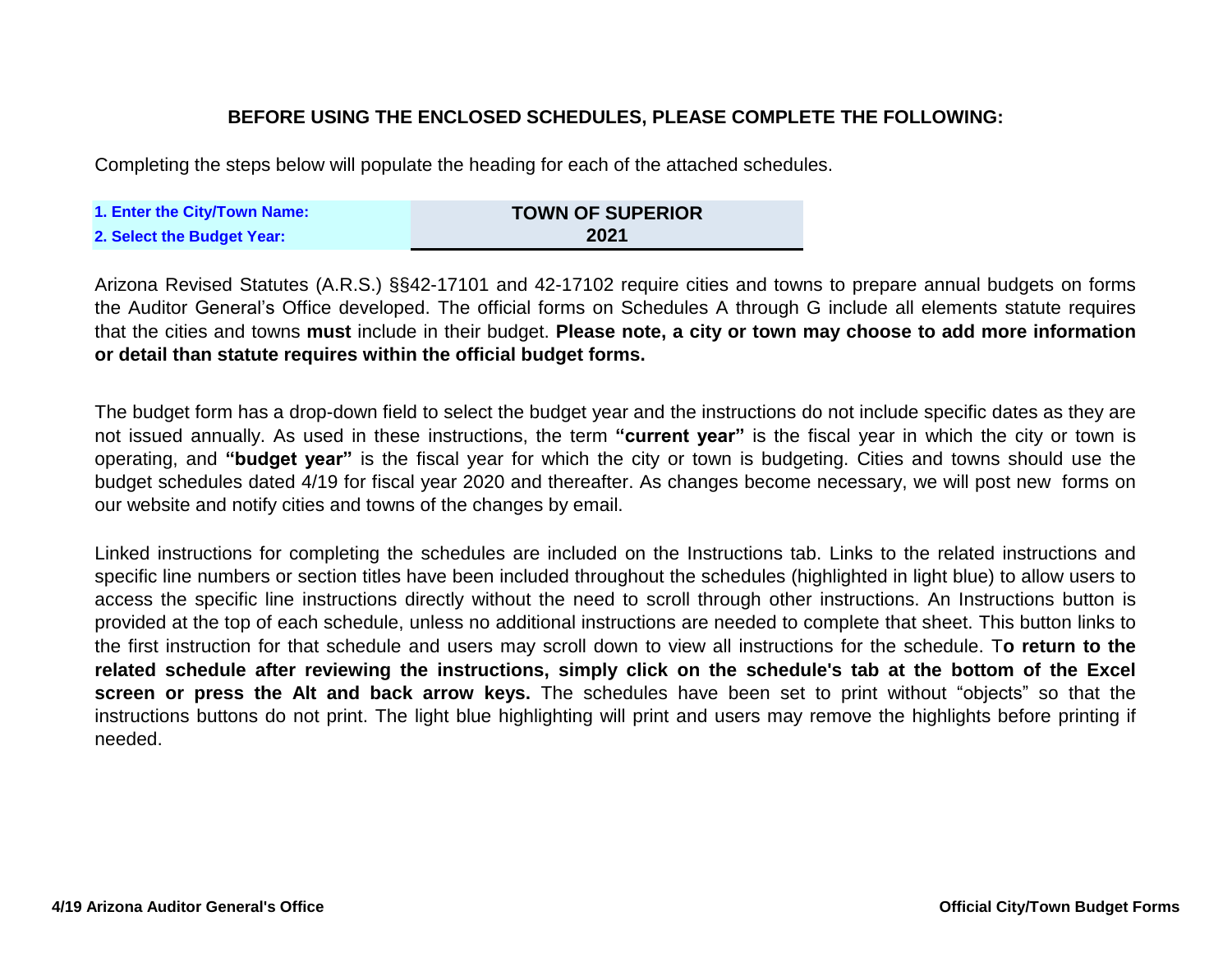## **Protection/Unprotection of File:**

Each spreadsheet within the file has been protected to prevent accidental deletion of formulas. When the sheet is protected, you can move from one cell to the next using the Tab key. A password was not assigned so the sheets may be unprotected to make minor formatting changes such as row height, column width, and font size. To unprotect an individual spreadsheet, select Protect/Unprotect Sheet from the menu.

You may need to add lines to Schedules C through G to accommodate all funds or departments involved. Remember to check all formulas in the subtotals and totals to ensure that any additional lines added are included, and make changes accordingly. Once changes have been made, the sheet should be re-protected by reversing the above process. Re-protecting the sheets will help ensure that formulas are not accidentally altered or deleted.

### **Printing Tips:**

Schedule A can be printed on 1 page in landscape format with the "fit to 1 page wide by 1 page tall" option (Page Setup) selected. Schedules B through F can be printed in portrait format. Schedule G can be printed in landscape format. Schedules with multiple pages are formatted to print with the column headings on each page.

If you have any questions, please contact the Accounting Services Division at asd@azauditor.gov or (602) 553-0333.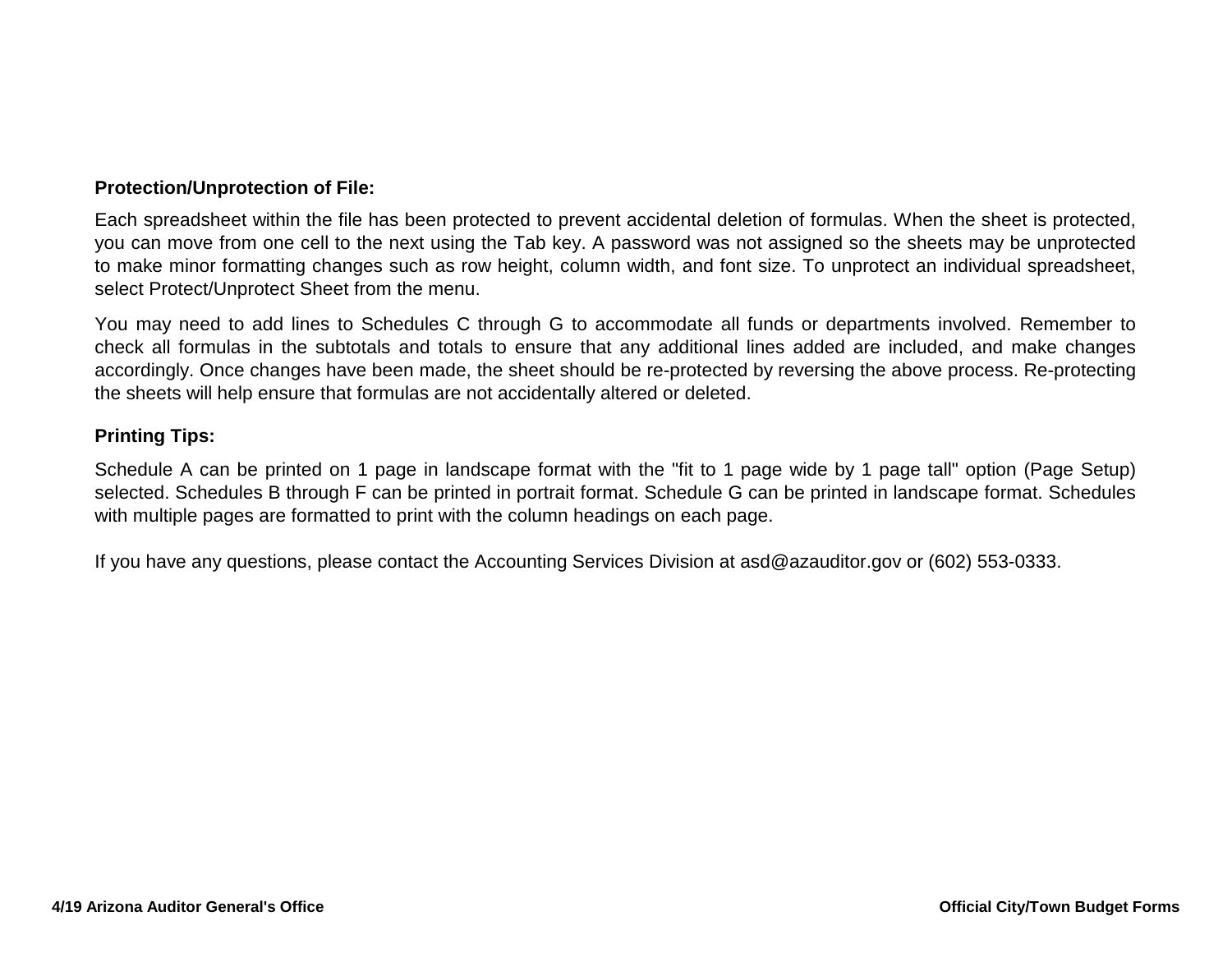# **OFFICIAL BUDGET FORMS**

# **TOWN OF SUPERIOR**

# **Fiscal Year 2021**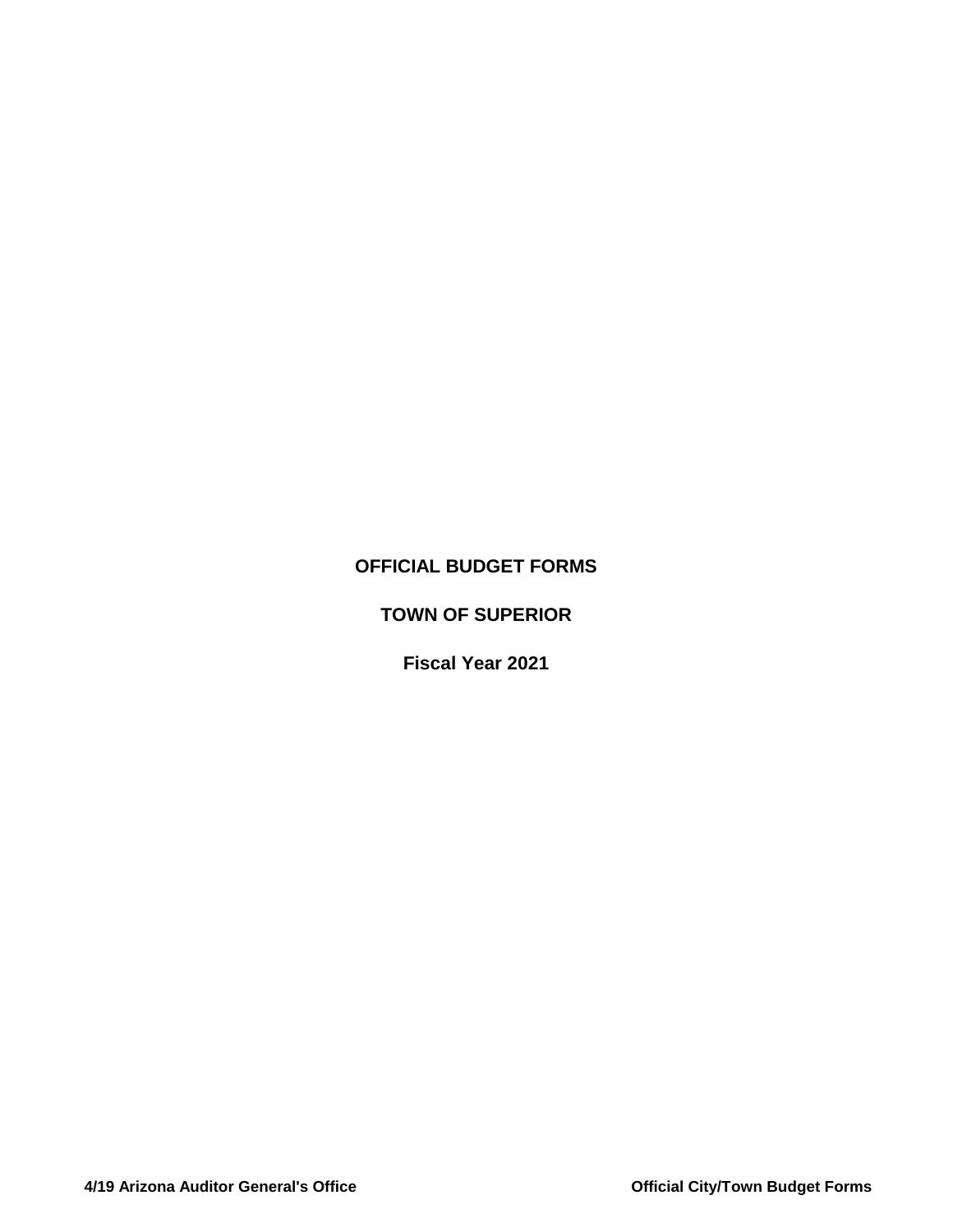# **TOWN OF SUPERIOR**

# **TABLE OF CONTENTS**

## **Fiscal Year 2021**

Resolution for the Adoption of the Budget

Schedule A—Summary Schedule of Estimated Revenues and Expenditures/Expenses

Schedule B—Tax Levy and Tax Rate Information

Schedule C—Revenues Other Than Property Taxes

Schedule D—Other Financing Sources/(Uses) and Interfund Transfers

Schedule E—Expenditures/Expenses by Fund

Schedule F—Expenditures/Expenses by Department (as applicable)

Schedule G—Full-Time Employees and Personnel Compensation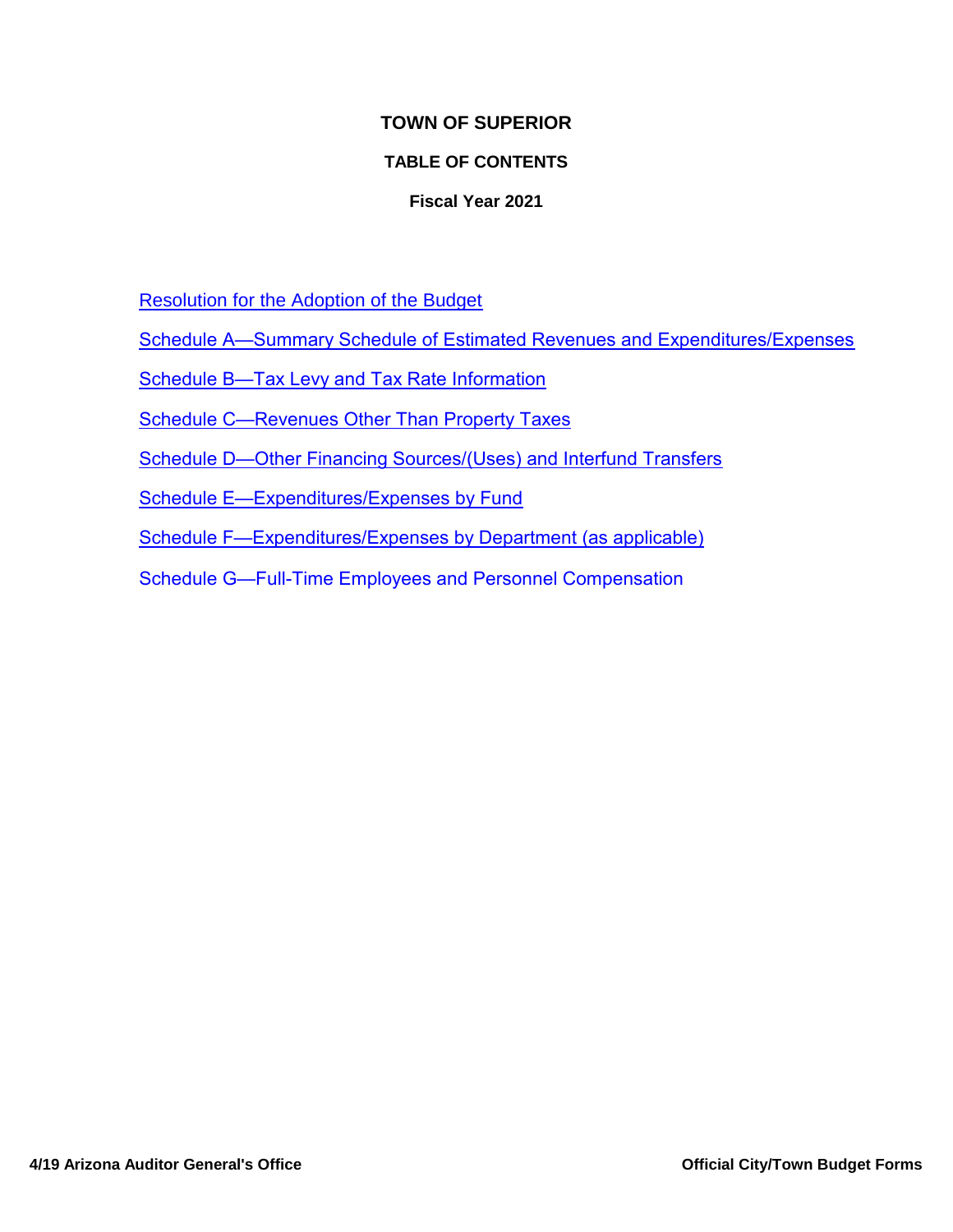#### **TOWN OF SUPERIOR Summary Schedule of Estimated Revenues and Expenditures/Expenses Fiscal Year 2021**

|                |                                                        | s      |    |                     |                                |                          | <b>FUNDS</b>                    |              |                                                     |                                         |                        |
|----------------|--------------------------------------------------------|--------|----|---------------------|--------------------------------|--------------------------|---------------------------------|--------------|-----------------------------------------------------|-----------------------------------------|------------------------|
| Fiscal<br>Year |                                                        | c<br>h |    | <b>General Fund</b> | <b>Special Revenue</b><br>Fund | <b>Debt Service Fund</b> | <b>Capital Projects</b><br>Fund |              | <b>Enterprise</b><br>Permanent Fund Funds Available | <b>Internal Service</b><br><b>Funds</b> | <b>Total All Funds</b> |
| 2020           | Adopted/Adjusted Budgeted Expenditures/Expenses*       | E.     |    | 2,467,932           | 4,030,573                      | $\bf{0}$                 | $\mathbf{0}$                    | $\mathbf 0$  | 895,954                                             | 0                                       | 7,394,459              |
| 2020           | <b>Actual Expenditures/Expenses**</b>                  | E.     | 2  | 2,439,281           | 1,605,006                      | $\Omega$                 | $\mathbf{0}$                    | $\mathbf{0}$ | 793,788                                             | O                                       | 4,838,075              |
| 2021           | Fund Balance/Net Position at July 1***                 |        |    | (850,000)           | 3,450,000                      |                          |                                 |              | 35,000                                              |                                         | 2,635,000              |
| 2021           | <b>Primary Property Tax Levy</b>                       | B      |    | 623,443             |                                |                          |                                 |              |                                                     |                                         | 623,443                |
| 2021           | <b>Secondary Property Tax Levy</b>                     | В      |    |                     |                                |                          |                                 |              |                                                     |                                         | 0                      |
| 2021           | <b>Estimated Revenues Other than Property Taxes</b>    | C      |    | 2,164,582           | 4,031,797                      | $\bf{0}$                 | $\mathbf 0$                     | $\mathbf 0$  | 760,244                                             | $\Omega$                                | 6,956,623              |
| 2021           | <b>Other Financing Sources</b>                         | D      |    | $\mathbf{0}$        | $\mathbf{0}$                   | 0                        | 0                               | $\mathbf{0}$ | $\mathbf{0}$                                        | 0                                       | 0                      |
| 2021           | <b>Other Financing (Uses)</b>                          | D      | 8  | $\mathbf{0}$        | $\mathbf{0}$                   | 0                        | $\mathbf{0}$                    | $\mathbf{0}$ | $\mathbf{0}$                                        | $\Omega$                                |                        |
| 2021           | <b>Interfund Transfers In</b>                          | D      | 9  | 0                   | 116,605                        | $\mathbf{0}$             | $\mathbf 0$                     | $\mathbf 0$  | 135,448                                             | 0                                       | 252,053                |
| 2021           | <b>Interfund Transfers (Out)</b>                       | D      | 10 | (252, 053)          | $\mathbf 0$                    | $\mathbf{0}$             | $\mathbf{0}$                    | $\mathbf{0}$ | $\mathbf 0$                                         | $\Omega$                                | (252,053)              |
| 2021           | Reduction for Amounts Not Available:                   |        | 11 |                     |                                |                          |                                 |              |                                                     |                                         |                        |
|                | LESS: Amounts for Future Debt Retirement:              |        |    |                     |                                |                          |                                 |              |                                                     |                                         | $\Omega$               |
|                | <b>Future Capital Projects</b>                         |        |    |                     |                                |                          |                                 |              |                                                     |                                         | $\Omega$               |
|                | <b>Maintained Fund Balance for Financial Stability</b> |        |    |                     |                                |                          |                                 |              |                                                     |                                         | n                      |
|                |                                                        |        |    |                     |                                |                          |                                 |              |                                                     |                                         | $\Omega$               |
|                |                                                        |        |    |                     |                                |                          |                                 |              |                                                     |                                         |                        |
| 2021           | <b>Total Financial Resources Available</b>             |        | 12 | 2,190,078           | 7,598,402                      | 0                        | $\mathbf{0}$                    | $\mathbf{0}$ | 930,692                                             | $\Omega$                                | 10,719,172             |
| 2021           | <b>Budgeted Expenditures/Expenses</b>                  | E.     | 13 | 2,535,973           | 4,148,402                      | $\bf{0}$                 | $\mathbf{0}$                    | $\mathbf{0}$ | 895,691                                             | 0                                       | 7,580,066              |

| <b>EXPENDITURE LIMITATION COMPARISON</b>                        | 2020      | 2021      |
|-----------------------------------------------------------------|-----------|-----------|
| <b>Budgeted expenditures/expenses</b>                           | 7.394.459 | 7,580,066 |
| 2 Add/subtract: estimated net reconciling items                 |           | 2.000.000 |
| 3 Budgeted expenditures/expenses adjusted for reconciling items | 7.394.459 | 9.580.066 |
| 4 Less: estimated exclusions                                    |           |           |
| 5 Amount subject to the expenditure limitation                  | 7.394.459 | 9.580.066 |
| 6 EEC expenditure limitation                                    |           |           |

**The city/town does not levy property taxes and does not have special assessment districts for which property taxes are levied. Therefore, Schedule B has been omitted.**

**\* Includes Expenditure/Expense Adjustments Approved in the current year from Schedule E.** 

**Includes actual amounts as of the date the proposed budget was prepared, adjusted for estimated activity for the remainder of the fiscal year.**

**\*\*** Amounts on this line represent Fund Balance/Net Position amounts except for amounts not in spendable form (e.g., prepaids and inventories) or legally or contractually required to be maintained intact (e.g., principal of a **permanent fund).**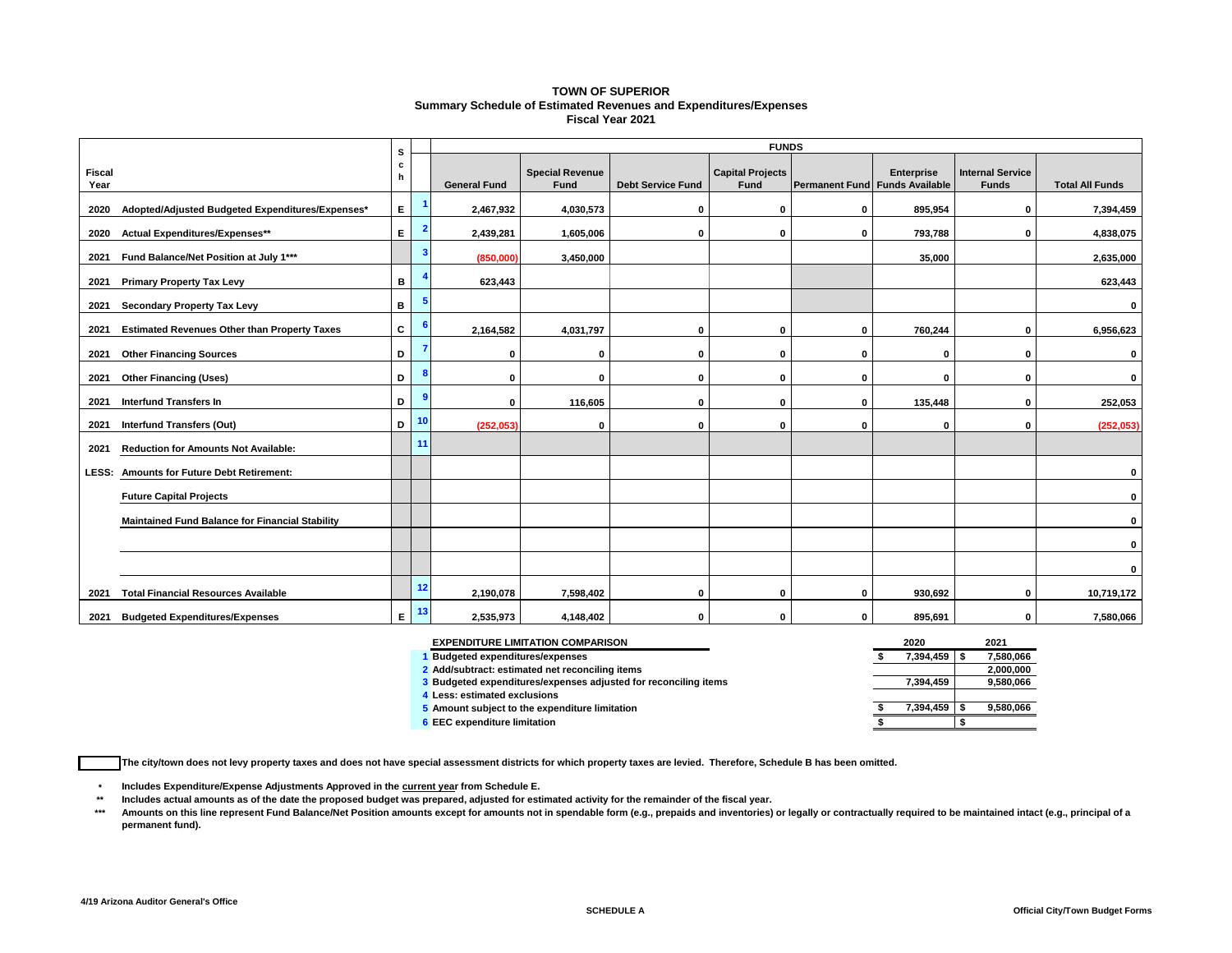# **TOWN OF SUPERIOR Tax Levy and Tax Rate Information Fiscal Year 2021**

|                                                                                                                                                                                                                                                                                                                            |                | 2020                                                 |          | 2021               |
|----------------------------------------------------------------------------------------------------------------------------------------------------------------------------------------------------------------------------------------------------------------------------------------------------------------------------|----------------|------------------------------------------------------|----------|--------------------|
| 1. Maximum allowable primary property tax levy.<br>A.R.S. §42-17051(A)                                                                                                                                                                                                                                                     | \$             | 615,273                                              | \$       | 623,443            |
| 2. Amount received from primary property taxation in<br>the current year in excess of the sum of that year's<br>maximum allowable primary property tax levy.<br>A.R.S. §42-17102(A)(18)                                                                                                                                    | \$             |                                                      |          |                    |
| 3. Property tax levy amounts<br>A. Primary property taxes<br><b>B.</b> Secondary property taxes<br>C. Total property tax levy amounts                                                                                                                                                                                      | \$<br>\$       | 579,158<br>579,158                                   | \$<br>\$ | 623,443<br>623,443 |
| 4. Property taxes collected*<br>A. Primary property taxes<br>(1) Current year's levy<br>(2) Prior years' levies<br>(3) Total primary property taxes<br><b>B.</b> Secondary property taxes<br>(1) Current year's levy<br>(2) Prior years' levies<br>(3) Total secondary property taxes<br>C. Total property taxes collected | \$<br>\$<br>\$ | 475,000<br>25,000<br>$\overline{500,000}$<br>500,000 |          |                    |
| 5. Property tax rates<br>A. City/Town tax rate<br>(1) Primary property tax rate<br>(2) Secondary property tax rate<br>(3) Total city/town tax rate<br><b>B.</b> Special assessment district tax rates                                                                                                                      |                | 6.7123<br>6.7123                                     |          | 6.3061<br>6.3061   |

Secondary property tax rates - As of the date the proposed budget was prepared, the special assessment districts for which secondary property taxes are levied. For information pertaining to these special assessment districts and their tax rates, please contact the city/town. city/town was operating

\* Includes actual property taxes collected as of the date the proposed budget was prepared, plus estimated property tax collections for the remainder of the fiscal year.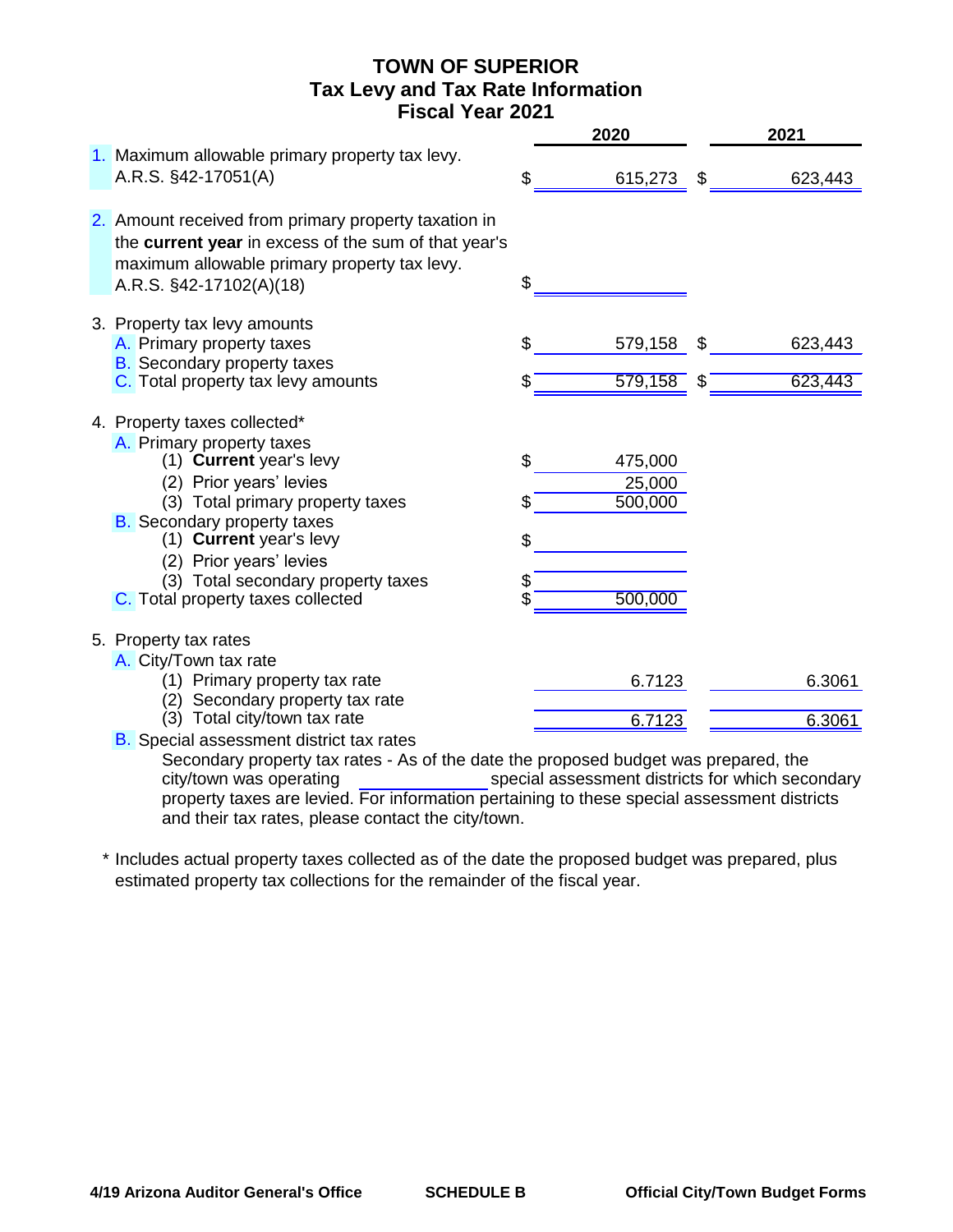| <b>SOURCE OF REVENUES</b>                         | <b>ESTIMATED</b><br><b>REVENUES</b><br>2020 | <b>ACTUAL</b><br><b>REVENUES*</b><br>2020 | <b>ESTIMATED</b><br><b>REVENUES</b><br>2021 |
|---------------------------------------------------|---------------------------------------------|-------------------------------------------|---------------------------------------------|
| <b>GENERAL FUND</b>                               |                                             |                                           |                                             |
| <b>Local taxes</b><br><b>TOWN SALES TAX</b>       | \$<br>785,000                               | \$<br>730,717 \$                          | 785,000                                     |
| <b>UTILITY FRANCHISES</b>                         | 130,000                                     | 106,981                                   | 130,000                                     |
| <b>Licenses and permits</b><br><b>ZONING FEES</b> | 35,000                                      | 31,950                                    | 50,000                                      |
| <b>BUSINESS LICENSES</b>                          | 7,000                                       | 7,000                                     | 7,000                                       |
| Intergovernmental                                 |                                             |                                           |                                             |
| STATE SALES TAX                                   | 322,410                                     | 323,556                                   | 288,091                                     |
| <b>URBAN REVENUE SHARING</b>                      | 406,073                                     | 406,177                                   | 454,181                                     |
| <b>VLT</b><br><b>SENIOR CENTER</b>                | 195,179<br>90,000                           | 193,113<br>78,292                         | 203,215<br>90,000                           |
| <b>Charges for services</b>                       |                                             |                                           |                                             |
| REC/POOL/OFFICE FEES                              | 2,000                                       | 10,676                                    | 3,000                                       |
| <b>FIRE SUPRESSION</b>                            | 10,000                                      | 4,613                                     | 10,000                                      |
| CEMETERY<br><b>REFUSE</b>                         | 25,000<br>8,000                             | 24,367<br>6,040                           | 25,000<br>6,000                             |
|                                                   |                                             |                                           |                                             |
| <b>Fines and forfeits</b><br>POLICE SERVICES      | 3,000                                       | 1,822                                     | 20,000                                      |
| <b>TRAFFIC FINES</b>                              | 14,000                                      | 14,111                                    | 14,000                                      |
| <b>LIBRARY FINES</b>                              | 2,000                                       |                                           | 2,000                                       |
| Interest on investments                           |                                             |                                           |                                             |
| In-lieu property taxes                            |                                             |                                           |                                             |
| <b>Contributions</b>                              |                                             |                                           |                                             |
| Voluntary contributions                           |                                             |                                           |                                             |
| <b>Miscellaneous</b>                              |                                             |                                           |                                             |
| <b>RENTAL INCOME</b><br>OTHER INCOME              | 20,000<br>5,000                             | 12,330<br>30,217                          | 20.000<br>10,000                            |
| <b>AMRRP DIVIDEND</b>                             | 27,095                                      |                                           | 27,095                                      |
| <b>LAND BANK OPERATIONS</b>                       | 50,000                                      |                                           | 20,000                                      |
| Total General Fund \$                             | 2,136,757                                   | \$<br>1,981,962 \$                        | 2,164,582                                   |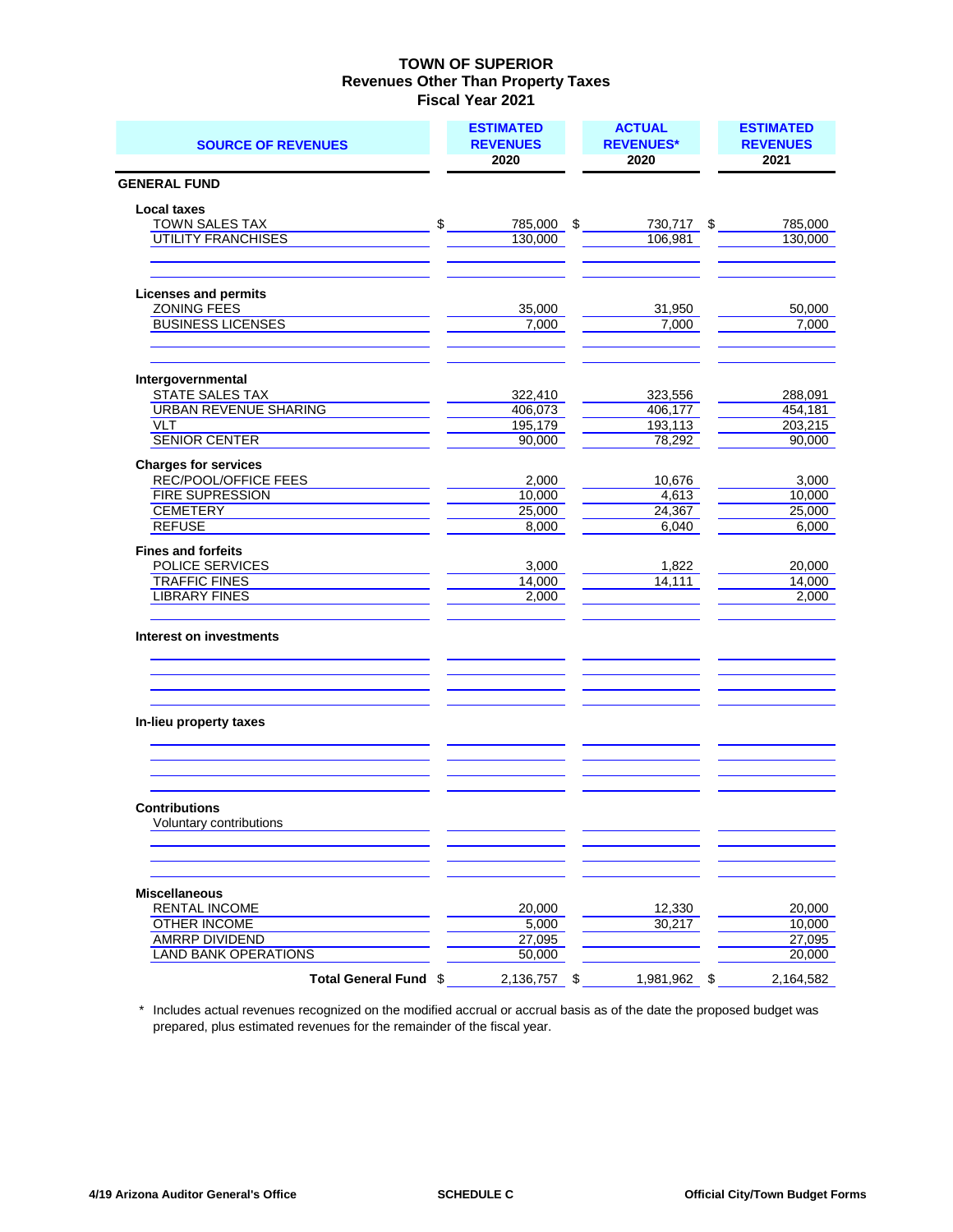| <b>SOURCE OF REVENUES</b>                                                                      |               | <b>ESTIMATED</b><br><b>REVENUES</b><br>2020 |                         | <b>ACTUAL</b><br><b>REVENUES*</b><br>2020                                                                                                                                                                                                                                                                                                                                                                                                                       |               | <b>ESTIMATED</b><br><b>REVENUES</b><br>2021 |
|------------------------------------------------------------------------------------------------|---------------|---------------------------------------------|-------------------------|-----------------------------------------------------------------------------------------------------------------------------------------------------------------------------------------------------------------------------------------------------------------------------------------------------------------------------------------------------------------------------------------------------------------------------------------------------------------|---------------|---------------------------------------------|
| <b>SPECIAL REVENUE FUNDS</b>                                                                   |               |                                             |                         |                                                                                                                                                                                                                                                                                                                                                                                                                                                                 |               |                                             |
| <b>HURF</b><br>HURF ONE-TIME FUNDING<br><b>PINAL COUNTY EXCISE</b>                             |               | $\mathbb{S}$<br>241,750 \$                  |                         | 254,882 \$<br>197,802                                                                                                                                                                                                                                                                                                                                                                                                                                           |               | 259,644                                     |
| PINAL REGIONAL TRANSPORTATION                                                                  | \$            | 115,771<br>600,000<br>$957,521$ \$          |                         | 147,012<br>599,696 \$                                                                                                                                                                                                                                                                                                                                                                                                                                           |               | 115,771<br>600,000<br>975,415               |
| <b>EMERGENCY SERVICES</b>                                                                      | \$            | 200,000                                     | \$                      | 200,000                                                                                                                                                                                                                                                                                                                                                                                                                                                         | \$            | 200,000                                     |
| <b>GRANTS</b>                                                                                  |               | 2,145,354                                   |                         | 304,497                                                                                                                                                                                                                                                                                                                                                                                                                                                         |               | 1,381,382                                   |
|                                                                                                | \$            | 2,345,354 \$                                |                         | $504,497$ \$                                                                                                                                                                                                                                                                                                                                                                                                                                                    |               | 1,581,382                                   |
| MULTI-GEN CONTRACT<br><b>EIC CONTRACT</b><br><b>PARK CONTRACT</b>                              | $\mathsf{\$}$ | 300,000 \$<br>100,000<br>200,000            |                         | 500,000 \$<br>350,000                                                                                                                                                                                                                                                                                                                                                                                                                                           |               | 1,200,000<br>275,000                        |
|                                                                                                | \$            | 600,000                                     | \$                      | 850,000                                                                                                                                                                                                                                                                                                                                                                                                                                                         | \$            | 1,475,000                                   |
|                                                                                                | \$            |                                             | \$                      |                                                                                                                                                                                                                                                                                                                                                                                                                                                                 | \$            |                                             |
|                                                                                                | \$            |                                             | \$                      |                                                                                                                                                                                                                                                                                                                                                                                                                                                                 | \$            |                                             |
|                                                                                                | $S_{-}$       |                                             |                         | $\frac{1}{\sqrt{2}}$                                                                                                                                                                                                                                                                                                                                                                                                                                            | $\mathsf{\$}$ |                                             |
|                                                                                                | \$            |                                             | \$                      |                                                                                                                                                                                                                                                                                                                                                                                                                                                                 | \$            |                                             |
|                                                                                                | \$            |                                             | \$                      |                                                                                                                                                                                                                                                                                                                                                                                                                                                                 | \$            |                                             |
|                                                                                                | \$            |                                             | \$                      |                                                                                                                                                                                                                                                                                                                                                                                                                                                                 | \$            |                                             |
| <u> 1980 - Johann Barn, mars eta inperiodo</u>                                                 |               |                                             |                         | $\frac{1}{2}$ $\frac{1}{2}$ $\frac{1}{2}$ $\frac{1}{2}$ $\frac{1}{2}$ $\frac{1}{2}$ $\frac{1}{2}$ $\frac{1}{2}$ $\frac{1}{2}$ $\frac{1}{2}$ $\frac{1}{2}$ $\frac{1}{2}$ $\frac{1}{2}$ $\frac{1}{2}$ $\frac{1}{2}$ $\frac{1}{2}$ $\frac{1}{2}$ $\frac{1}{2}$ $\frac{1}{2}$ $\frac{1}{2}$ $\frac{1}{2}$ $\frac{1}{2}$                                                                                                                                             |               |                                             |
|                                                                                                | \$            |                                             | $\sqrt[6]{\frac{1}{2}}$ |                                                                                                                                                                                                                                                                                                                                                                                                                                                                 | $\sqrt{s}$    |                                             |
|                                                                                                |               |                                             |                         | $\begin{array}{ccc}\n\text{\$} & \text{\$} & \text{\$} & \text{\$} & \text{\$} & \text{\$} & \text{\$} & \text{\$} & \text{\$} & \text{\$} & \text{\$} & \text{\$} & \text{\$} & \text{\$} & \text{\$} & \text{\$} & \text{\$} & \text{\$} & \text{\$} & \text{\$} & \text{\$} & \text{\$} & \text{\$} & \text{\$} & \text{\$} & \text{\$} & \text{\$} & \text{\$} & \text{\$} & \text{\$} & \text{\$} & \text{\$} & \text{\$} & \text{\$} & \text{\$} & \text$ |               |                                             |
|                                                                                                |               |                                             |                         |                                                                                                                                                                                                                                                                                                                                                                                                                                                                 |               |                                             |
| Total Special Revenue Funds \$ ________ 3,902,875 \ \$ _______ 1,954,193 \ \$ ______ 4,031,797 | \$            |                                             | \$                      |                                                                                                                                                                                                                                                                                                                                                                                                                                                                 | \$            |                                             |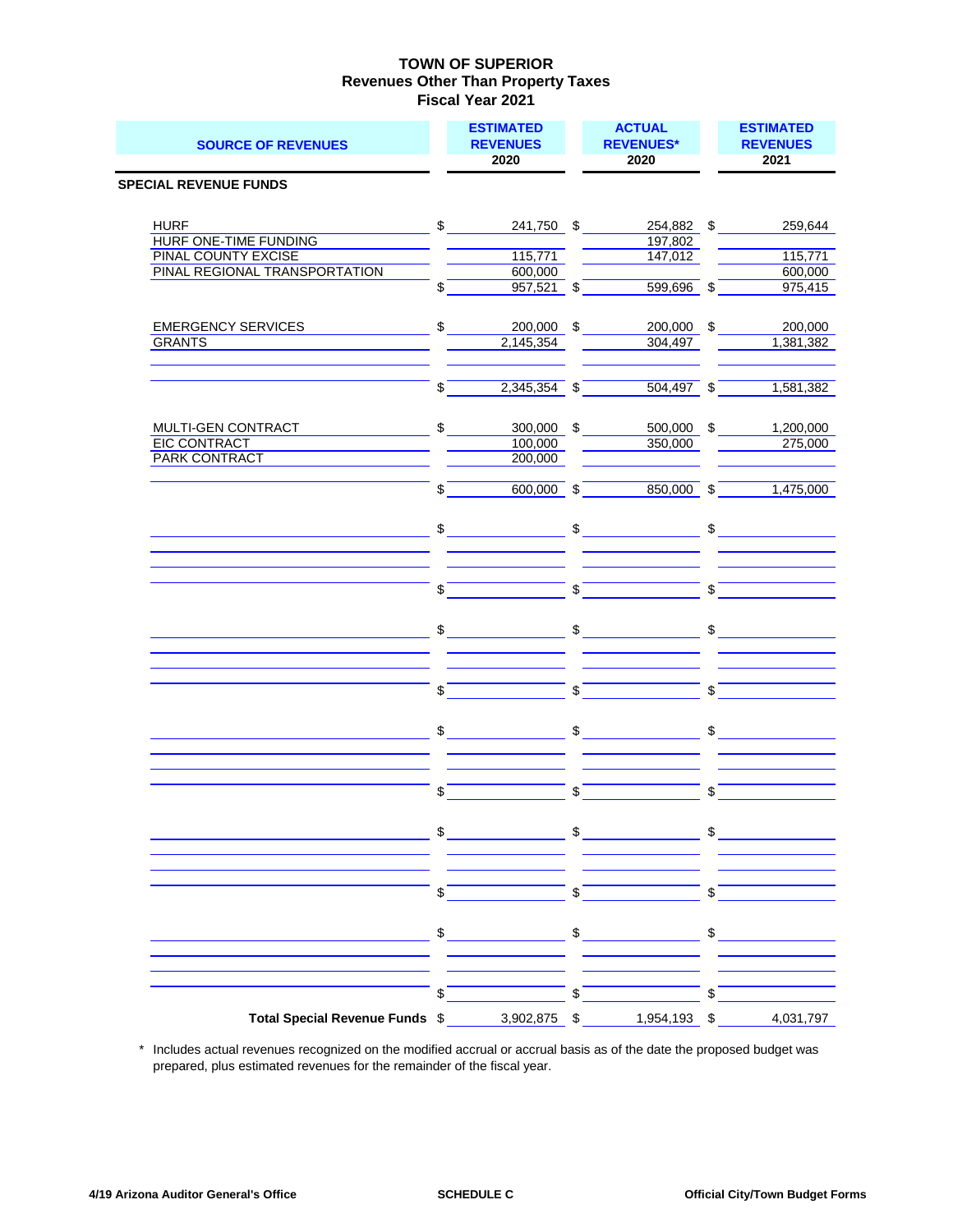| <b>SOURCE OF REVENUES</b>                                 | <b>ESTIMATED</b><br><b>REVENUES</b><br>2020                                                                                                                                                                                                                                                                                                         | <b>ACTUAL</b><br><b>REVENUES*</b><br>2020                                                                                                                                                                                                                                                                           | <b>ESTIMATED</b><br><b>REVENUES</b><br>2021 |
|-----------------------------------------------------------|-----------------------------------------------------------------------------------------------------------------------------------------------------------------------------------------------------------------------------------------------------------------------------------------------------------------------------------------------------|---------------------------------------------------------------------------------------------------------------------------------------------------------------------------------------------------------------------------------------------------------------------------------------------------------------------|---------------------------------------------|
| <b>DEBT SERVICE FUNDS</b>                                 |                                                                                                                                                                                                                                                                                                                                                     |                                                                                                                                                                                                                                                                                                                     |                                             |
|                                                           |                                                                                                                                                                                                                                                                                                                                                     |                                                                                                                                                                                                                                                                                                                     |                                             |
|                                                           | $\frac{1}{2}$                                                                                                                                                                                                                                                                                                                                       | $\frac{1}{\sqrt{2}}$                                                                                                                                                                                                                                                                                                | $\frac{1}{2}$                               |
|                                                           |                                                                                                                                                                                                                                                                                                                                                     |                                                                                                                                                                                                                                                                                                                     |                                             |
|                                                           | \$                                                                                                                                                                                                                                                                                                                                                  | \$                                                                                                                                                                                                                                                                                                                  | \$                                          |
|                                                           |                                                                                                                                                                                                                                                                                                                                                     |                                                                                                                                                                                                                                                                                                                     |                                             |
|                                                           | $\frac{1}{2}$                                                                                                                                                                                                                                                                                                                                       | $\frac{1}{2}$                                                                                                                                                                                                                                                                                                       | \$                                          |
|                                                           |                                                                                                                                                                                                                                                                                                                                                     |                                                                                                                                                                                                                                                                                                                     |                                             |
|                                                           |                                                                                                                                                                                                                                                                                                                                                     |                                                                                                                                                                                                                                                                                                                     |                                             |
|                                                           | \$                                                                                                                                                                                                                                                                                                                                                  | $\mathsf{\$}$                                                                                                                                                                                                                                                                                                       | \$                                          |
|                                                           |                                                                                                                                                                                                                                                                                                                                                     |                                                                                                                                                                                                                                                                                                                     |                                             |
|                                                           | $\begin{picture}(20,10) \put(0,0){\line(1,0){10}} \put(15,0){\line(1,0){10}} \put(15,0){\line(1,0){10}} \put(15,0){\line(1,0){10}} \put(15,0){\line(1,0){10}} \put(15,0){\line(1,0){10}} \put(15,0){\line(1,0){10}} \put(15,0){\line(1,0){10}} \put(15,0){\line(1,0){10}} \put(15,0){\line(1,0){10}} \put(15,0){\line(1,0){10}} \put(15,0){\line(1$ | $\sim$                                                                                                                                                                                                                                                                                                              | $\sim$                                      |
|                                                           |                                                                                                                                                                                                                                                                                                                                                     |                                                                                                                                                                                                                                                                                                                     |                                             |
|                                                           | \$                                                                                                                                                                                                                                                                                                                                                  | $\int$                                                                                                                                                                                                                                                                                                              | $\boldsymbol{\mathsf{S}}$                   |
|                                                           |                                                                                                                                                                                                                                                                                                                                                     |                                                                                                                                                                                                                                                                                                                     |                                             |
|                                                           | $\frac{1}{2}$                                                                                                                                                                                                                                                                                                                                       | $\sim$                                                                                                                                                                                                                                                                                                              | \$                                          |
|                                                           |                                                                                                                                                                                                                                                                                                                                                     |                                                                                                                                                                                                                                                                                                                     |                                             |
|                                                           |                                                                                                                                                                                                                                                                                                                                                     |                                                                                                                                                                                                                                                                                                                     |                                             |
|                                                           | \$                                                                                                                                                                                                                                                                                                                                                  | \$                                                                                                                                                                                                                                                                                                                  | \$                                          |
| Total Debt Service Funds \$ __________________ \$ _______ |                                                                                                                                                                                                                                                                                                                                                     |                                                                                                                                                                                                                                                                                                                     | $\sim$                                      |
| <b>CAPITAL PROJECTS FUNDS</b>                             |                                                                                                                                                                                                                                                                                                                                                     |                                                                                                                                                                                                                                                                                                                     |                                             |
| <u> 1989 - Johann Barn, fransk politik (</u>              | $\begin{array}{c c} \updownarrow \end{array}$                                                                                                                                                                                                                                                                                                       | $\frac{1}{2}$                                                                                                                                                                                                                                                                                                       | $\frac{1}{2}$                               |
|                                                           |                                                                                                                                                                                                                                                                                                                                                     |                                                                                                                                                                                                                                                                                                                     |                                             |
|                                                           |                                                                                                                                                                                                                                                                                                                                                     |                                                                                                                                                                                                                                                                                                                     |                                             |
|                                                           | \$                                                                                                                                                                                                                                                                                                                                                  | \$                                                                                                                                                                                                                                                                                                                  | \$                                          |
|                                                           |                                                                                                                                                                                                                                                                                                                                                     |                                                                                                                                                                                                                                                                                                                     |                                             |
|                                                           | \$                                                                                                                                                                                                                                                                                                                                                  | \$                                                                                                                                                                                                                                                                                                                  | \$                                          |
|                                                           |                                                                                                                                                                                                                                                                                                                                                     |                                                                                                                                                                                                                                                                                                                     |                                             |
|                                                           |                                                                                                                                                                                                                                                                                                                                                     |                                                                                                                                                                                                                                                                                                                     |                                             |
|                                                           | $\frac{1}{2}$                                                                                                                                                                                                                                                                                                                                       | $\int$                                                                                                                                                                                                                                                                                                              | $\sqrt{s}$                                  |
| <u> 1986 - John Stein, Amerikaansk politiker (</u>        |                                                                                                                                                                                                                                                                                                                                                     | $\frac{1}{2}$ $\frac{1}{2}$ $\frac{1}{2}$ $\frac{1}{2}$ $\frac{1}{2}$ $\frac{1}{2}$ $\frac{1}{2}$ $\frac{1}{2}$ $\frac{1}{2}$ $\frac{1}{2}$ $\frac{1}{2}$ $\frac{1}{2}$ $\frac{1}{2}$ $\frac{1}{2}$ $\frac{1}{2}$ $\frac{1}{2}$ $\frac{1}{2}$ $\frac{1}{2}$ $\frac{1}{2}$ $\frac{1}{2}$ $\frac{1}{2}$ $\frac{1}{2}$ |                                             |
|                                                           |                                                                                                                                                                                                                                                                                                                                                     |                                                                                                                                                                                                                                                                                                                     |                                             |
|                                                           |                                                                                                                                                                                                                                                                                                                                                     |                                                                                                                                                                                                                                                                                                                     |                                             |
|                                                           |                                                                                                                                                                                                                                                                                                                                                     | $\frac{1}{2}$ $\frac{1}{2}$ $\frac{1}{2}$ $\frac{1}{2}$ $\frac{1}{2}$ $\frac{1}{2}$ $\frac{1}{2}$ $\frac{1}{2}$ $\frac{1}{2}$ $\frac{1}{2}$ $\frac{1}{2}$ $\frac{1}{2}$ $\frac{1}{2}$ $\frac{1}{2}$ $\frac{1}{2}$ $\frac{1}{2}$ $\frac{1}{2}$ $\frac{1}{2}$ $\frac{1}{2}$ $\frac{1}{2}$ $\frac{1}{2}$ $\frac{1}{2}$ |                                             |
|                                                           |                                                                                                                                                                                                                                                                                                                                                     |                                                                                                                                                                                                                                                                                                                     |                                             |
|                                                           |                                                                                                                                                                                                                                                                                                                                                     |                                                                                                                                                                                                                                                                                                                     |                                             |
| <u> 1989 - Jan Stein Stein, fransk politik (f. 1989)</u>  |                                                                                                                                                                                                                                                                                                                                                     |                                                                                                                                                                                                                                                                                                                     |                                             |
|                                                           |                                                                                                                                                                                                                                                                                                                                                     |                                                                                                                                                                                                                                                                                                                     |                                             |
|                                                           |                                                                                                                                                                                                                                                                                                                                                     | $\frac{1}{2}$ $\frac{1}{2}$ $\frac{1}{2}$ $\frac{1}{2}$ $\frac{1}{2}$ $\frac{1}{2}$ $\frac{1}{2}$ $\frac{1}{2}$ $\frac{1}{2}$ $\frac{1}{2}$ $\frac{1}{2}$ $\frac{1}{2}$ $\frac{1}{2}$ $\frac{1}{2}$ $\frac{1}{2}$ $\frac{1}{2}$ $\frac{1}{2}$ $\frac{1}{2}$ $\frac{1}{2}$ $\frac{1}{2}$ $\frac{1}{2}$ $\frac{1}{2}$ |                                             |
|                                                           |                                                                                                                                                                                                                                                                                                                                                     |                                                                                                                                                                                                                                                                                                                     |                                             |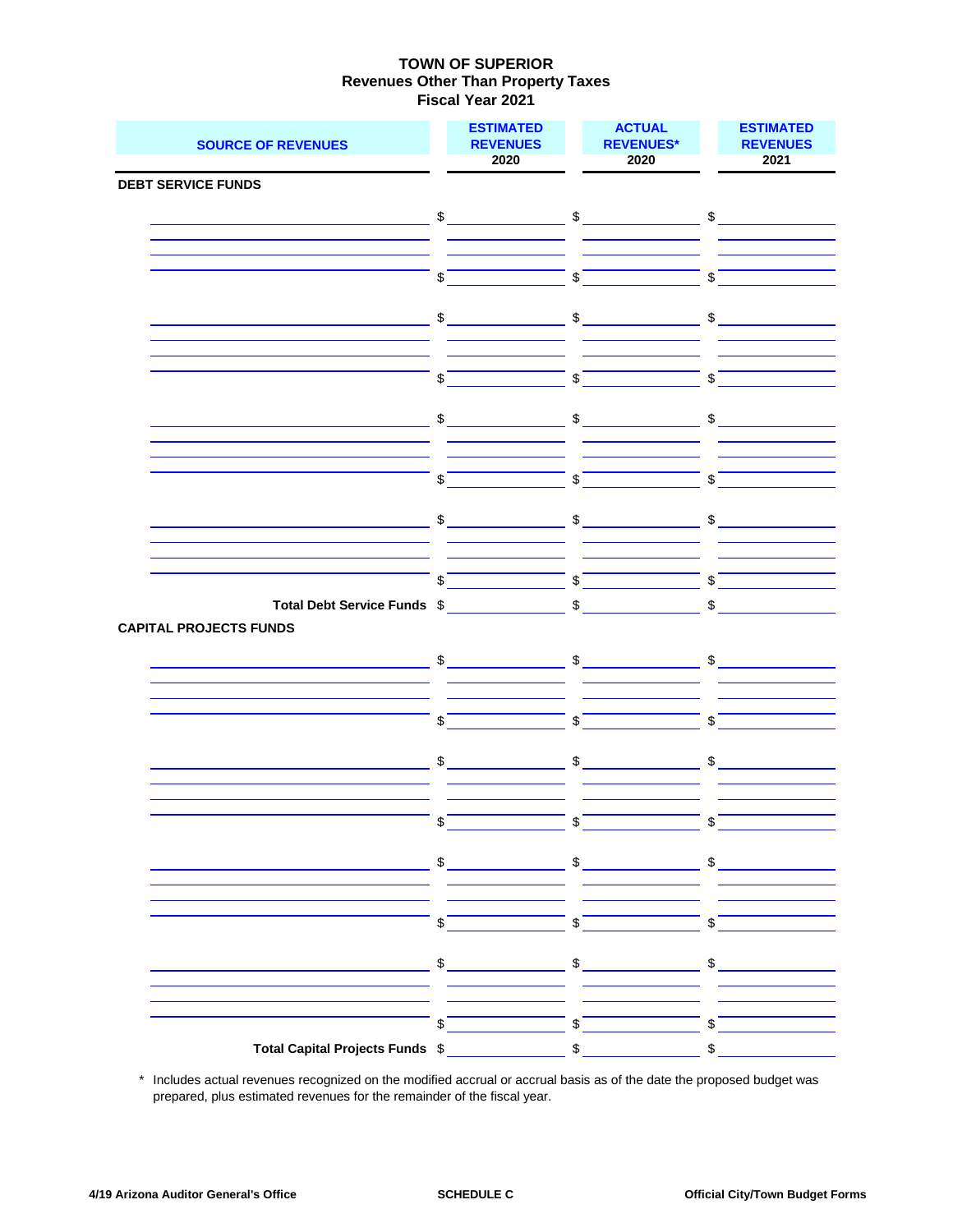| <b>SOURCE OF REVENUES</b>                                    | <b>ESTIMATED</b><br><b>REVENUES</b><br>2020                                                                                                                                                                                                                                                                                                                         |                           | <b>ACTUAL</b><br><b>REVENUES*</b><br>2020                                                                                                                                                                                                                                                                                                                                                                                                                                       | <b>ESTIMATED</b><br><b>REVENUES</b><br>2021                          |
|--------------------------------------------------------------|---------------------------------------------------------------------------------------------------------------------------------------------------------------------------------------------------------------------------------------------------------------------------------------------------------------------------------------------------------------------|---------------------------|---------------------------------------------------------------------------------------------------------------------------------------------------------------------------------------------------------------------------------------------------------------------------------------------------------------------------------------------------------------------------------------------------------------------------------------------------------------------------------|----------------------------------------------------------------------|
| <b>PERMANENT FUNDS</b>                                       |                                                                                                                                                                                                                                                                                                                                                                     |                           |                                                                                                                                                                                                                                                                                                                                                                                                                                                                                 |                                                                      |
|                                                              | $\sim$                                                                                                                                                                                                                                                                                                                                                              |                           | $\sim$                                                                                                                                                                                                                                                                                                                                                                                                                                                                          | $\sim$                                                               |
|                                                              |                                                                                                                                                                                                                                                                                                                                                                     |                           |                                                                                                                                                                                                                                                                                                                                                                                                                                                                                 |                                                                      |
|                                                              |                                                                                                                                                                                                                                                                                                                                                                     |                           |                                                                                                                                                                                                                                                                                                                                                                                                                                                                                 |                                                                      |
|                                                              | \$                                                                                                                                                                                                                                                                                                                                                                  | $\boldsymbol{\mathsf{S}}$ |                                                                                                                                                                                                                                                                                                                                                                                                                                                                                 | \$                                                                   |
|                                                              |                                                                                                                                                                                                                                                                                                                                                                     |                           |                                                                                                                                                                                                                                                                                                                                                                                                                                                                                 |                                                                      |
|                                                              | $\begin{picture}(20,20) \put(0,0){\vector(1,0){100}} \put(15,0){\vector(1,0){100}} \put(15,0){\vector(1,0){100}} \put(15,0){\vector(1,0){100}} \put(15,0){\vector(1,0){100}} \put(15,0){\vector(1,0){100}} \put(15,0){\vector(1,0){100}} \put(15,0){\vector(1,0){100}} \put(15,0){\vector(1,0){100}} \put(15,0){\vector(1,0){100}} \put(15,0){\vector(1,0){100}} \$ |                           | $\frac{1}{\sqrt{1-\frac{1}{2}}}\frac{1}{\sqrt{1-\frac{1}{2}}}\frac{1}{\sqrt{1-\frac{1}{2}}}\frac{1}{\sqrt{1-\frac{1}{2}}}\frac{1}{\sqrt{1-\frac{1}{2}}}\frac{1}{\sqrt{1-\frac{1}{2}}}\frac{1}{\sqrt{1-\frac{1}{2}}}\frac{1}{\sqrt{1-\frac{1}{2}}}\frac{1}{\sqrt{1-\frac{1}{2}}}\frac{1}{\sqrt{1-\frac{1}{2}}}\frac{1}{\sqrt{1-\frac{1}{2}}}\frac{1}{\sqrt{1-\frac{1}{2}}}\frac{1}{\sqrt{1-\frac{1}{2}}}\frac{1}{\sqrt{1-\frac{$                                                 | $\begin{array}{c c} \updownarrow & \downarrow \\ \hline \end{array}$ |
|                                                              |                                                                                                                                                                                                                                                                                                                                                                     |                           |                                                                                                                                                                                                                                                                                                                                                                                                                                                                                 |                                                                      |
|                                                              | \$                                                                                                                                                                                                                                                                                                                                                                  | \$                        |                                                                                                                                                                                                                                                                                                                                                                                                                                                                                 | \$                                                                   |
|                                                              |                                                                                                                                                                                                                                                                                                                                                                     |                           |                                                                                                                                                                                                                                                                                                                                                                                                                                                                                 |                                                                      |
|                                                              | \$                                                                                                                                                                                                                                                                                                                                                                  | \$                        |                                                                                                                                                                                                                                                                                                                                                                                                                                                                                 | \$                                                                   |
|                                                              |                                                                                                                                                                                                                                                                                                                                                                     |                           |                                                                                                                                                                                                                                                                                                                                                                                                                                                                                 |                                                                      |
|                                                              | \$                                                                                                                                                                                                                                                                                                                                                                  | $\mathbf{\hat{z}}$        |                                                                                                                                                                                                                                                                                                                                                                                                                                                                                 | \$                                                                   |
|                                                              |                                                                                                                                                                                                                                                                                                                                                                     |                           |                                                                                                                                                                                                                                                                                                                                                                                                                                                                                 |                                                                      |
|                                                              | $\frac{1}{\sqrt{2}}$                                                                                                                                                                                                                                                                                                                                                |                           | $\frac{1}{2}$                                                                                                                                                                                                                                                                                                                                                                                                                                                                   | $\frac{1}{2}$                                                        |
|                                                              |                                                                                                                                                                                                                                                                                                                                                                     |                           |                                                                                                                                                                                                                                                                                                                                                                                                                                                                                 |                                                                      |
|                                                              | \$                                                                                                                                                                                                                                                                                                                                                                  | \$                        |                                                                                                                                                                                                                                                                                                                                                                                                                                                                                 | \$                                                                   |
| Total Permanent Funds \$                                     |                                                                                                                                                                                                                                                                                                                                                                     | $\sqrt[6]{\frac{1}{2}}$   |                                                                                                                                                                                                                                                                                                                                                                                                                                                                                 | \$                                                                   |
| <b>ENTERPRISE FUNDS</b>                                      |                                                                                                                                                                                                                                                                                                                                                                     |                           |                                                                                                                                                                                                                                                                                                                                                                                                                                                                                 |                                                                      |
| SEWER                                                        | $\frac{1}{2}$<br>359,544 \$                                                                                                                                                                                                                                                                                                                                         |                           | 400,468 \$                                                                                                                                                                                                                                                                                                                                                                                                                                                                      | 380,244                                                              |
|                                                              |                                                                                                                                                                                                                                                                                                                                                                     |                           |                                                                                                                                                                                                                                                                                                                                                                                                                                                                                 |                                                                      |
|                                                              |                                                                                                                                                                                                                                                                                                                                                                     |                           |                                                                                                                                                                                                                                                                                                                                                                                                                                                                                 |                                                                      |
|                                                              | \$<br>$359,544$ \$                                                                                                                                                                                                                                                                                                                                                  |                           | $400,468$ \$                                                                                                                                                                                                                                                                                                                                                                                                                                                                    | 380,244                                                              |
| <b>AMBULANCE</b>                                             | \$<br>380,000 \$                                                                                                                                                                                                                                                                                                                                                    |                           | 359,059 \$                                                                                                                                                                                                                                                                                                                                                                                                                                                                      | 380,000                                                              |
|                                                              |                                                                                                                                                                                                                                                                                                                                                                     |                           |                                                                                                                                                                                                                                                                                                                                                                                                                                                                                 |                                                                      |
|                                                              |                                                                                                                                                                                                                                                                                                                                                                     |                           |                                                                                                                                                                                                                                                                                                                                                                                                                                                                                 |                                                                      |
|                                                              | \$<br>$380,000$ \$                                                                                                                                                                                                                                                                                                                                                  |                           | $359,059$ \$                                                                                                                                                                                                                                                                                                                                                                                                                                                                    | 380,000                                                              |
| <u> 1980 - Johann Barn, mars an t-Amerikaansk ferske omr</u> |                                                                                                                                                                                                                                                                                                                                                                     |                           |                                                                                                                                                                                                                                                                                                                                                                                                                                                                                 |                                                                      |
|                                                              |                                                                                                                                                                                                                                                                                                                                                                     |                           |                                                                                                                                                                                                                                                                                                                                                                                                                                                                                 |                                                                      |
|                                                              |                                                                                                                                                                                                                                                                                                                                                                     |                           |                                                                                                                                                                                                                                                                                                                                                                                                                                                                                 |                                                                      |
|                                                              | $\frac{1}{1}$                                                                                                                                                                                                                                                                                                                                                       |                           | $\overline{\phantom{a}}$ $\overline{\phantom{a}}$ $\overline{\phantom{a}}$ $\overline{\phantom{a}}$ $\overline{\phantom{a}}$ $\overline{\phantom{a}}$ $\overline{\phantom{a}}$ $\overline{\phantom{a}}$ $\overline{\phantom{a}}$ $\overline{\phantom{a}}$ $\overline{\phantom{a}}$ $\overline{\phantom{a}}$ $\overline{\phantom{a}}$ $\overline{\phantom{a}}$ $\overline{\phantom{a}}$ $\overline{\phantom{a}}$ $\overline{\phantom{a}}$ $\overline{\phantom{a}}$ $\overline{\$ |                                                                      |
|                                                              | $\sim$                                                                                                                                                                                                                                                                                                                                                              |                           | $\sim$                                                                                                                                                                                                                                                                                                                                                                                                                                                                          | $\sim$                                                               |
|                                                              |                                                                                                                                                                                                                                                                                                                                                                     |                           |                                                                                                                                                                                                                                                                                                                                                                                                                                                                                 |                                                                      |
|                                                              |                                                                                                                                                                                                                                                                                                                                                                     |                           |                                                                                                                                                                                                                                                                                                                                                                                                                                                                                 |                                                                      |
|                                                              | $\sqrt{5}$                                                                                                                                                                                                                                                                                                                                                          |                           | $\overline{\phantom{a}}$ $\overline{\phantom{a}}$ $\overline{\phantom{a}}$                                                                                                                                                                                                                                                                                                                                                                                                      | $\int$                                                               |
|                                                              |                                                                                                                                                                                                                                                                                                                                                                     |                           |                                                                                                                                                                                                                                                                                                                                                                                                                                                                                 | 760,244                                                              |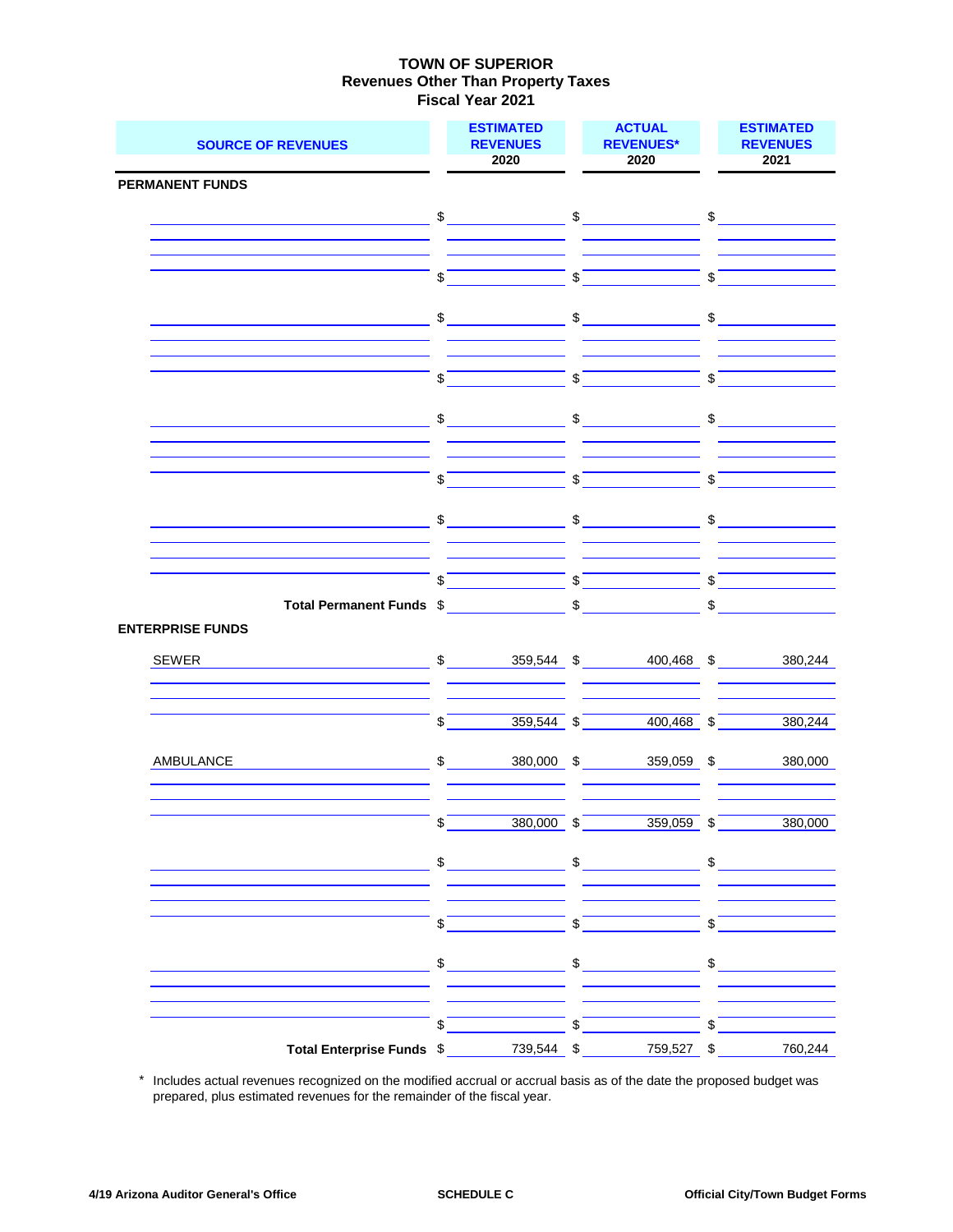| <b>SOURCE OF REVENUES</b>     | <b>ESTIMATED</b><br><b>REVENUES</b><br>2020            | <b>ACTUAL</b><br><b>REVENUES*</b><br>2020                                                                                                                                                                                                                                                                           | <b>ESTIMATED</b><br><b>REVENUES</b><br>2021 |
|-------------------------------|--------------------------------------------------------|---------------------------------------------------------------------------------------------------------------------------------------------------------------------------------------------------------------------------------------------------------------------------------------------------------------------|---------------------------------------------|
| <b>INTERNAL SERVICE FUNDS</b> |                                                        |                                                                                                                                                                                                                                                                                                                     |                                             |
|                               |                                                        |                                                                                                                                                                                                                                                                                                                     |                                             |
|                               | \$                                                     | $\overline{\text{S}}$                                                                                                                                                                                                                                                                                               | \$                                          |
|                               | $\frac{1}{2}$                                          |                                                                                                                                                                                                                                                                                                                     | $\sim$ $\sim$ $\sim$ $\sim$ $\sim$          |
|                               | \$                                                     | $\mathbb{S}$                                                                                                                                                                                                                                                                                                        | $\mathbf{\$}$                               |
|                               | $\qquad \qquad \$$                                     | $\frac{1}{2}$ $\frac{1}{2}$ $\frac{1}{2}$ $\frac{1}{2}$ $\frac{1}{2}$ $\frac{1}{2}$ $\frac{1}{2}$ $\frac{1}{2}$ $\frac{1}{2}$ $\frac{1}{2}$ $\frac{1}{2}$ $\frac{1}{2}$ $\frac{1}{2}$ $\frac{1}{2}$ $\frac{1}{2}$ $\frac{1}{2}$ $\frac{1}{2}$ $\frac{1}{2}$ $\frac{1}{2}$ $\frac{1}{2}$ $\frac{1}{2}$ $\frac{1}{2}$ |                                             |
|                               | \$                                                     | $\overline{\text{S}}$                                                                                                                                                                                                                                                                                               | $\sqrt{s}$                                  |
|                               |                                                        | $\sim$ \$ \$ \$                                                                                                                                                                                                                                                                                                     |                                             |
|                               | $\sqrt{5}$                                             | $\frac{1}{2}$ \$                                                                                                                                                                                                                                                                                                    | $\sqrt{s}$                                  |
|                               |                                                        |                                                                                                                                                                                                                                                                                                                     | $$\overline{\phantom{a}3}$                  |
|                               | TOTAL ALL FUNDS \$ 6,779,176 \$ 4,695,682 \$ 6,956,623 |                                                                                                                                                                                                                                                                                                                     |                                             |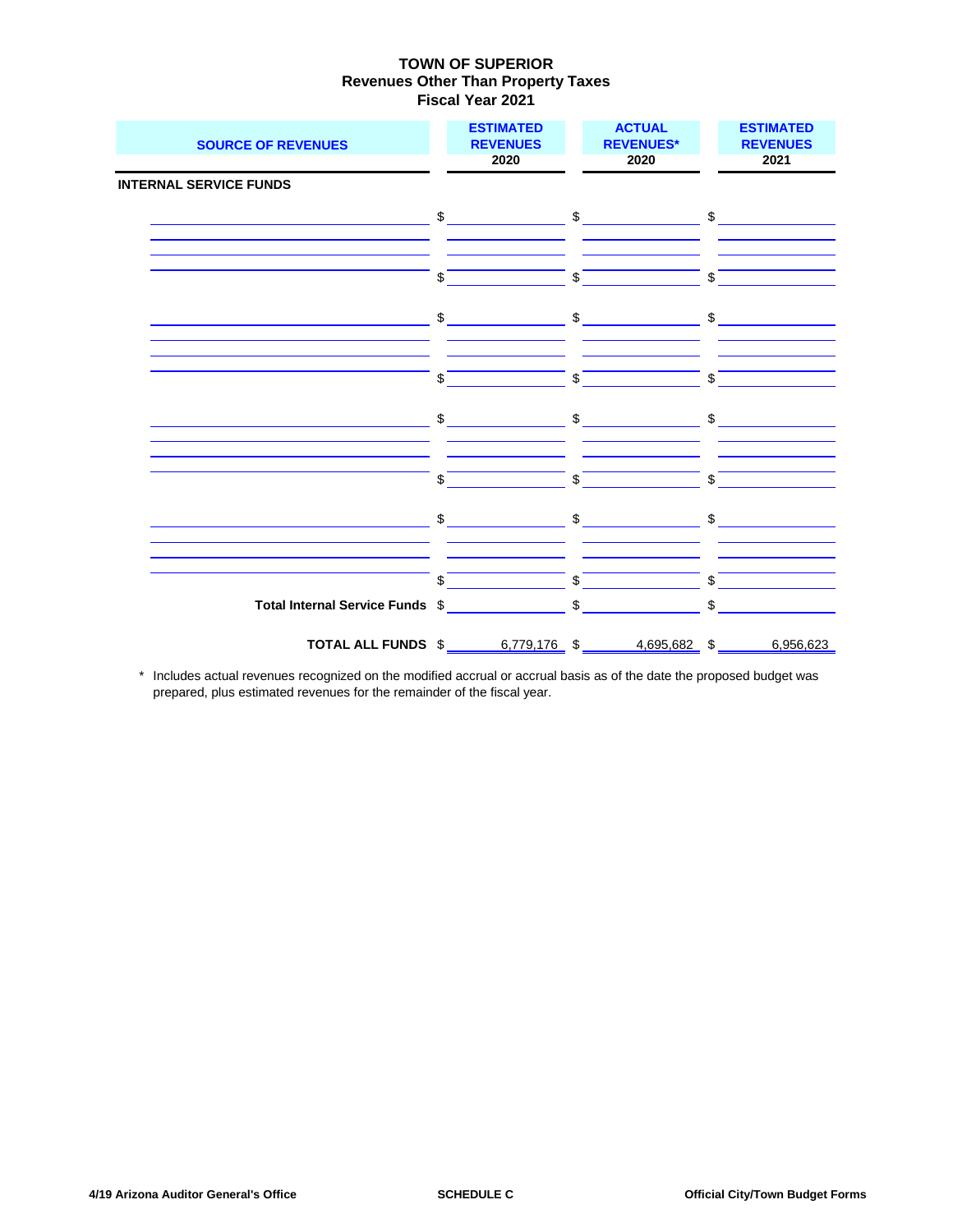## **TOWN OF SUPERIOR Other Financing Sources/(Uses) and Interfund Transfers Fiscal Year 2021**

|                                                                                                                                            | <b>OTHER FINANCING</b><br>2021                                                                                                                                                                                                                                                                                      |                |        |               | <b>INTERFUND TRANSFERS</b><br>2021 |               |               |  |  |  |  |
|--------------------------------------------------------------------------------------------------------------------------------------------|---------------------------------------------------------------------------------------------------------------------------------------------------------------------------------------------------------------------------------------------------------------------------------------------------------------------|----------------|--------|---------------|------------------------------------|---------------|---------------|--|--|--|--|
| <b>FUND</b>                                                                                                                                | <b>SOURCES</b>                                                                                                                                                                                                                                                                                                      |                | (USES) |               | IN                                 |               | (OUT)         |  |  |  |  |
| <b>GENERAL FUND</b>                                                                                                                        |                                                                                                                                                                                                                                                                                                                     |                |        |               |                                    |               |               |  |  |  |  |
|                                                                                                                                            |                                                                                                                                                                                                                                                                                                                     |                |        |               |                                    |               |               |  |  |  |  |
| TO HURF AND EXCISE                                                                                                                         |                                                                                                                                                                                                                                                                                                                     |                |        |               |                                    |               | (116, 605)    |  |  |  |  |
|                                                                                                                                            |                                                                                                                                                                                                                                                                                                                     |                |        |               |                                    |               |               |  |  |  |  |
|                                                                                                                                            |                                                                                                                                                                                                                                                                                                                     |                |        |               |                                    | $\sqrt{5}$    | (252,053)     |  |  |  |  |
| <b>SPECIAL REVENUE FUNDS</b>                                                                                                               |                                                                                                                                                                                                                                                                                                                     |                |        |               |                                    |               |               |  |  |  |  |
| FROM GENERAL FUND                                                                                                                          | $\text{\$} \qquad \text{\$} \qquad \text{\$} \qquad \text{\$} \qquad \text{\$} \qquad \text{\$} \qquad \text{\$} \qquad \text{\$} \qquad \text{\$} \qquad \text{\$} \qquad \text{\$} \qquad \text{\$} \qquad \text{\$} \qquad \text{\$}$                                                                            |                |        |               |                                    |               |               |  |  |  |  |
|                                                                                                                                            |                                                                                                                                                                                                                                                                                                                     |                |        |               |                                    |               |               |  |  |  |  |
|                                                                                                                                            |                                                                                                                                                                                                                                                                                                                     |                |        |               |                                    |               |               |  |  |  |  |
| <b>DEBT SERVICE FUNDS</b><br>$\begin{array}{cccccccccccccc} \mathbb{S} & & & \mathbb{S} & & & \mathbb{S} & & & \mathbb{S} & & \end{array}$ |                                                                                                                                                                                                                                                                                                                     |                |        |               |                                    |               |               |  |  |  |  |
|                                                                                                                                            |                                                                                                                                                                                                                                                                                                                     |                |        |               |                                    |               |               |  |  |  |  |
| Total Debt Service Funds $\sqrt[6]{\begin{array}{c} \text{5} \\ \text{6} \end{array}}$                                                     |                                                                                                                                                                                                                                                                                                                     |                |        |               | $\frac{1}{\sqrt{2}}$               |               |               |  |  |  |  |
| <b>CAPITAL PROJECTS FUNDS</b>                                                                                                              | $\frac{1}{2}$ $\frac{1}{2}$ $\frac{1}{2}$ $\frac{1}{2}$ $\frac{1}{2}$ $\frac{1}{2}$ $\frac{1}{2}$ $\frac{1}{2}$ $\frac{1}{2}$ $\frac{1}{2}$ $\frac{1}{2}$ $\frac{1}{2}$ $\frac{1}{2}$ $\frac{1}{2}$ $\frac{1}{2}$ $\frac{1}{2}$ $\frac{1}{2}$ $\frac{1}{2}$ $\frac{1}{2}$ $\frac{1}{2}$ $\frac{1}{2}$ $\frac{1}{2}$ |                |        |               | $\frac{1}{2}$                      |               | $\frac{1}{2}$ |  |  |  |  |
|                                                                                                                                            |                                                                                                                                                                                                                                                                                                                     |                |        |               |                                    |               |               |  |  |  |  |
| Total Capital Projects Funds \$                                                                                                            |                                                                                                                                                                                                                                                                                                                     |                |        |               |                                    |               |               |  |  |  |  |
| <b>PERMANENT FUNDS</b>                                                                                                                     |                                                                                                                                                                                                                                                                                                                     |                |        |               | $\frac{1}{2}$                      | $\frac{1}{2}$ |               |  |  |  |  |
|                                                                                                                                            |                                                                                                                                                                                                                                                                                                                     |                |        |               |                                    |               |               |  |  |  |  |
| Total Permanent Funds \$                                                                                                                   |                                                                                                                                                                                                                                                                                                                     | $\mathsf{s}$   |        | \$            |                                    |               |               |  |  |  |  |
| <b>ENTERPRISE FUNDS</b>                                                                                                                    |                                                                                                                                                                                                                                                                                                                     |                |        |               |                                    |               |               |  |  |  |  |
|                                                                                                                                            |                                                                                                                                                                                                                                                                                                                     |                |        |               |                                    |               |               |  |  |  |  |
| Total Enterprise Funds \$                                                                                                                  |                                                                                                                                                                                                                                                                                                                     |                |        | $\sqrt[6]{}$  |                                    |               |               |  |  |  |  |
| <b>INTERNAL SERVICE FUNDS</b>                                                                                                              |                                                                                                                                                                                                                                                                                                                     |                |        |               | $135,448$ \$                       |               |               |  |  |  |  |
|                                                                                                                                            |                                                                                                                                                                                                                                                                                                                     |                |        |               | $\frac{1}{\sqrt{2}}$               |               | $\frac{1}{2}$ |  |  |  |  |
|                                                                                                                                            |                                                                                                                                                                                                                                                                                                                     |                |        |               |                                    |               |               |  |  |  |  |
| Total Internal Service Funds \$                                                                                                            |                                                                                                                                                                                                                                                                                                                     | $\sqrt{s}$     |        | $\mathbb{S}$  |                                    | \$            |               |  |  |  |  |
| <b>TOTAL ALL FUNDS \$</b>                                                                                                                  |                                                                                                                                                                                                                                                                                                                     | $$\mathbb{S}$$ |        | $\frac{1}{2}$ | 252,053 \$                         |               | (252, 053)    |  |  |  |  |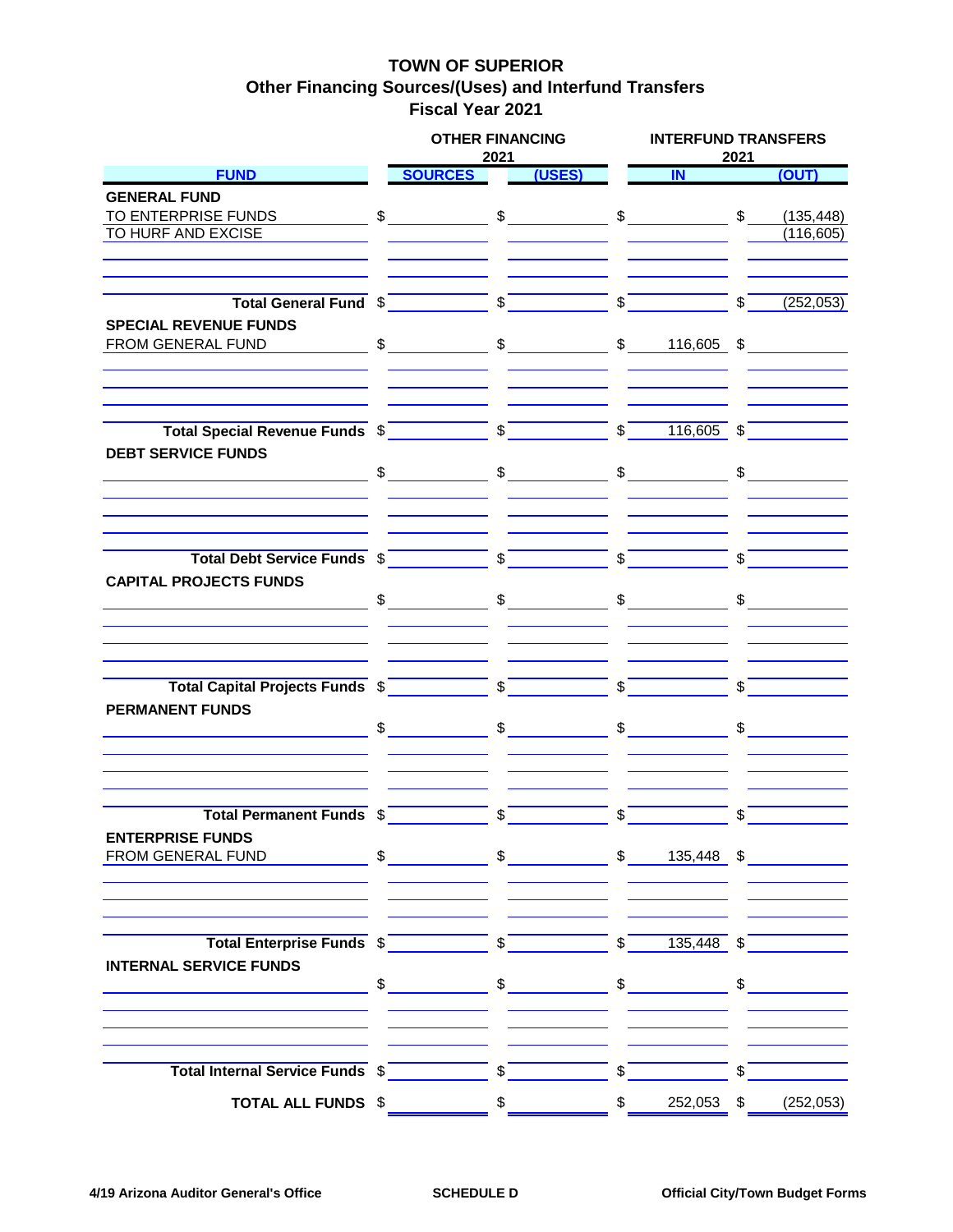#### **Expenditures/Expenses by Fund Fiscal Year 2021 TOWN OF SUPERIOR**

|                                                         | <b>ADOPTED</b><br><b>BUDGETED</b> | <b>EXPENDITURE/</b><br><b>EXPENSE</b> |                       | <b>ACTUAL</b>                      | <b>BUDGETED</b>         |
|---------------------------------------------------------|-----------------------------------|---------------------------------------|-----------------------|------------------------------------|-------------------------|
|                                                         | <b>EXPENDITURES/</b>              | <b>ADJUSTMENTS</b>                    |                       | <b>EXPENDITURES/</b>               | <b>EXPENDITURES/</b>    |
| <b>FUND/DEPARTMENT</b>                                  | <b>EXPENSES</b><br>2020           | <b>APPROVED</b><br>2020               |                       | <b>EXPENSES*</b><br>2020           | <b>EXPENSES</b><br>2021 |
| <b>GENERAL FUND</b>                                     |                                   |                                       |                       |                                    |                         |
| <b>TOWN MANAGER</b>                                     | $\sim$                            | $105,967$ \$                          |                       | $\frac{1}{\sqrt{2}}$<br>105,375 \$ | 133,035                 |
| <b>ADMIN / TOWN CLERK</b>                               | 272.185                           |                                       |                       | 324.526                            | 272,389                 |
| MAYOR AND COUNCIL                                       | 21,500                            |                                       |                       | 41,344                             | 38,293                  |
| <b>FINANCE</b>                                          | 69,465                            |                                       |                       | 49,832                             | 69,465                  |
| <b>TOWN ATTORNEY</b>                                    | 63,000                            |                                       |                       | 71,622                             | 63,000                  |
| <b>POLICE</b><br><b>FIRE</b>                            | 816,014<br>122,787                |                                       |                       | 862,324<br>136,737                 | 805,992<br>134,804      |
| MAGISTRATE                                              | 25.115                            |                                       |                       | 20.569                             | 27.170                  |
| <b>ENGINEER</b>                                         | 79,867                            |                                       |                       | 89,479                             | 79,974                  |
| <b>PUBLIC WORKS</b>                                     | 215,047                           |                                       |                       | 253,553                            | 210,494                 |
| <b>SC CONGREGATE</b>                                    | 80,775                            |                                       |                       | 87,521                             | 76,799                  |
| SC HOME DELIVERED                                       | 64,713                            |                                       |                       | 66,975                             | 64,735                  |
| <b>SC TRANSPORTATION</b>                                | 15,382                            |                                       |                       | 14,522                             | 15,382                  |
| <b>CODE ENFORCEMENT</b>                                 | 65,580                            |                                       |                       | 25,639                             | 55,538                  |
| <b>SWIMMING POOL</b>                                    | 50,146                            |                                       |                       | 59,810                             | 50,111                  |
| ECONOMIC DEVELOPMENT                                    | 25,000                            |                                       |                       | 29,265                             | 25.000                  |
| PARKS AND RECREATION                                    | 29,478                            |                                       |                       | 38,961                             | 31,766                  |
| LIBRARY                                                 | 80,525                            |                                       |                       | 84.933                             | 81,081                  |
| <b>BUILDING RENTALS</b>                                 | 8,000                             |                                       |                       | 5,100                              | 8,000                   |
| <b>SCHOOL PURCHASE</b>                                  | 4,000                             |                                       |                       | 4,000                              | 4,000                   |
| <b>GENERAL PLAN</b><br>CEMETERY                         | 65,000                            |                                       |                       |                                    |                         |
| <b>REFUSE</b>                                           | 127,922                           |                                       |                       | 14,616                             | 17,150<br>34.354        |
| <b>CONTINGENCY</b>                                      | 32,482<br>27,985                  |                                       |                       | 43,685<br>8,893                    | 237.441                 |
|                                                         |                                   |                                       |                       |                                    |                         |
| Total General Fund \$                                   | $2,467,932$ \$                    |                                       | \$                    | $2,439,281$ \$                     | 2,535,973               |
| <b>SPECIAL REVENUE FUNDS</b>                            |                                   |                                       |                       |                                    |                         |
| <b>HURF</b>                                             | \$<br>285,387 \$                  |                                       | $\Omega$ <sub>-</sub> | 463,636 \$                         | 289,416                 |
| EXCISE                                                  | 199,832                           |                                       |                       | 215,409                            | 202,604                 |
| PINAL REGIONAL TRANSPORTAT<br><b>EMERGENCY SERVICES</b> | 600,000<br>200,000                |                                       |                       | 200,000                            | 600,000<br>200,000      |
|                                                         |                                   |                                       |                       |                                    |                         |
| MULTI-GEN CONTRACT                                      | 300,000                           |                                       |                       | 94.549                             | 1,200,000               |
| EIC CONTRACT                                            | 100,000                           |                                       |                       | 100,000                            | 275,000                 |
| <b>PARK CONTRACT</b>                                    | 200,000                           |                                       |                       | 227,501                            |                         |
| <b>GRANTS</b>                                           | 2,145,354                         |                                       |                       | 303,911                            | 1,381,382               |
| Total Special Revenue Funds \$                          | 4,030,573 \$                      |                                       | \$                    | $1,605,006$ \$                     | 4,148,402               |
| <b>DEBT SERVICE FUNDS</b>                               |                                   |                                       |                       |                                    |                         |
| \$<br>SMPC                                              |                                   | \$                                    | $\frac{1}{2}$         |                                    | \$                      |
|                                                         |                                   |                                       |                       |                                    |                         |
| Total Debt Service Funds \$                             |                                   | \$                                    | \$                    |                                    | \$                      |
| <b>CAPITAL PROJECTS FUNDS</b>                           |                                   |                                       |                       |                                    |                         |
| Contingency                                             | $\frac{1}{2}$                     | $\sim$                                |                       | $\sim$                             | $\mathsf{S}$            |
|                                                         |                                   |                                       |                       |                                    |                         |
| Total Capital Projects Funds \$                         |                                   | \$                                    | \$                    |                                    | \$                      |
| <b>PERMANENT FUNDS</b>                                  |                                   |                                       |                       |                                    |                         |
| \$<br>Contingency                                       |                                   | $\frac{1}{2}$                         |                       | $\frac{1}{2}$                      | $\frac{1}{2}$           |
|                                                         |                                   |                                       |                       |                                    |                         |
|                                                         |                                   |                                       | \$                    |                                    | \$                      |
| Total Permanent Funds \$                                |                                   | \$                                    |                       |                                    |                         |
| <b>ENTERPRISE FUNDS</b>                                 |                                   |                                       |                       |                                    |                         |
| <b>AMBULANCE</b><br>\$                                  | 470,334                           | \$                                    | \$                    | 450,718 \$                         | 470,400                 |
| <b>SEWER</b>                                            | 425,621                           |                                       |                       | 343,070                            | 425,291                 |
| Total Enterprise Funds \$                               | 895,954 \$                        |                                       | \$                    | 793,788 \$                         | 895,691                 |
| <b>INTERNAL SERVICE FUNDS</b>                           |                                   |                                       |                       |                                    |                         |
| Contingency <b>Contingency</b>                          | $\sim$                            | \$                                    |                       | $\frac{1}{\sqrt{2}}$               | \$                      |
|                                                         |                                   |                                       |                       |                                    |                         |
| Total Internal Service Funds \$                         |                                   |                                       | \$                    |                                    |                         |
| TOTAL ALL FUNDS \$                                      | 7,394,459 \$                      |                                       | \$                    | 4,838,075 \$                       | 7,580,066               |
|                                                         |                                   |                                       |                       |                                    |                         |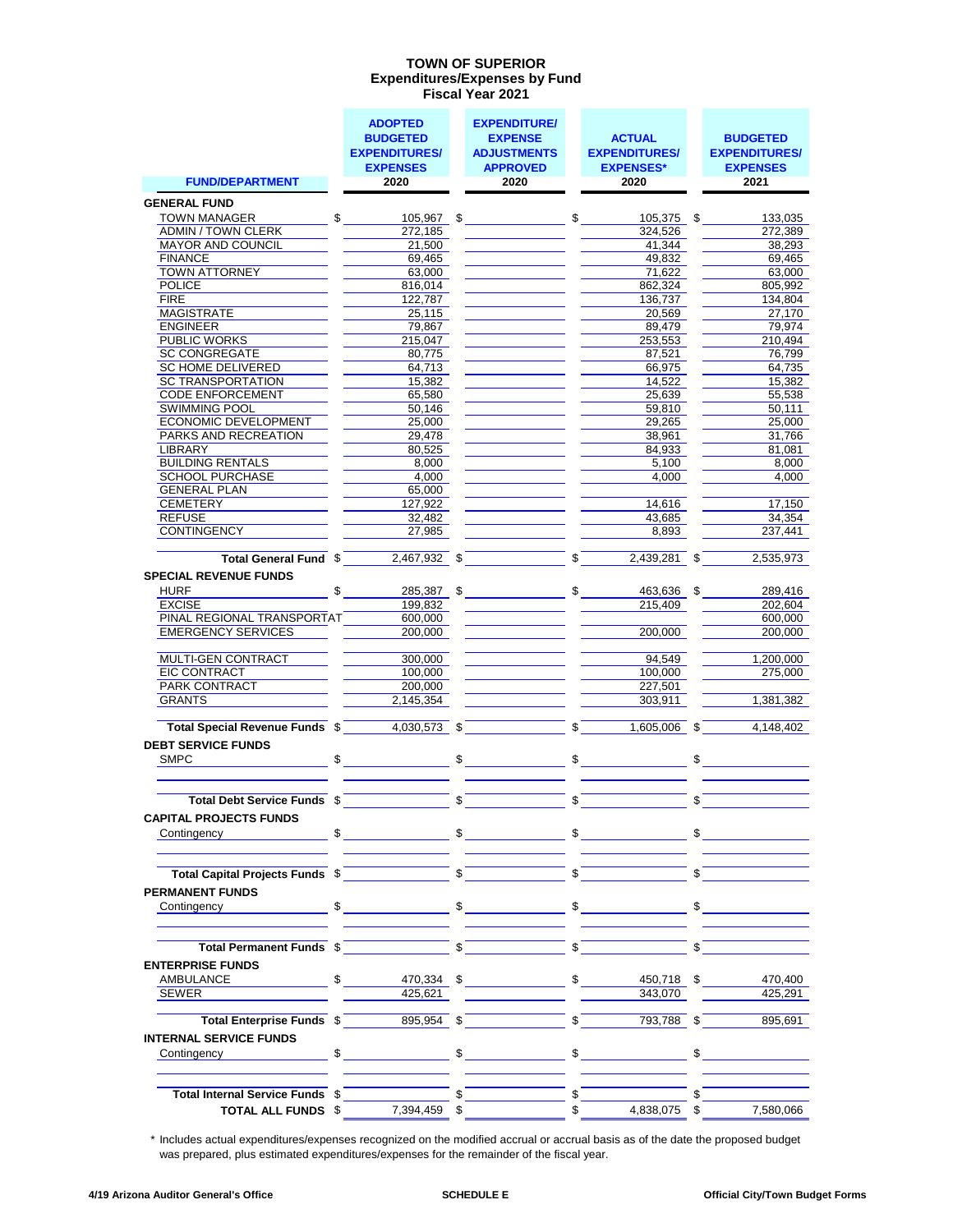### **Expenditures/Expenses by Department Fiscal Year 2021 TOWN OF SUPERIOR**

|                                         |                   | <b>ADOPTED</b><br><b>BUDGETED</b><br><b>EXPENDITURES/</b><br><b>EXPENSES</b> |                         | <b>EXPENDITURE/</b><br><b>EXPENSE</b><br><b>ADJUSTMENTS</b><br><b>APPROVED</b> |    | <b>ACTUAL</b><br><b>EXPENDITURES/</b><br><b>EXPENSES*</b> |              | <b>BUDGETED</b><br><b>EXPENDITURES/</b><br><b>EXPENSES</b> |
|-----------------------------------------|-------------------|------------------------------------------------------------------------------|-------------------------|--------------------------------------------------------------------------------|----|-----------------------------------------------------------|--------------|------------------------------------------------------------|
| <b>DEPARTMENT/FUND</b>                  |                   | 2020                                                                         |                         | 2020                                                                           |    | 2020                                                      |              | 2021                                                       |
| City Clerk:                             |                   |                                                                              |                         |                                                                                |    |                                                           |              |                                                            |
| <b>General Fund</b><br>List other funds | \$                |                                                                              | \$                      |                                                                                | \$ |                                                           | \$           |                                                            |
|                                         |                   |                                                                              |                         |                                                                                |    |                                                           |              |                                                            |
|                                         |                   |                                                                              |                         |                                                                                |    |                                                           |              |                                                            |
|                                         |                   |                                                                              |                         |                                                                                |    |                                                           |              |                                                            |
|                                         |                   |                                                                              |                         |                                                                                |    |                                                           |              |                                                            |
|                                         |                   |                                                                              |                         |                                                                                |    |                                                           |              |                                                            |
|                                         |                   |                                                                              |                         |                                                                                |    |                                                           |              |                                                            |
|                                         |                   |                                                                              |                         |                                                                                |    |                                                           |              |                                                            |
|                                         |                   |                                                                              |                         |                                                                                |    |                                                           |              |                                                            |
| Department Total \$                     |                   |                                                                              | \$                      |                                                                                | \$ |                                                           | \$           |                                                            |
|                                         |                   |                                                                              |                         |                                                                                |    |                                                           |              |                                                            |
| List Department:                        |                   |                                                                              |                         |                                                                                |    |                                                           |              |                                                            |
| <b>General Fund</b>                     |                   |                                                                              | $\mathsf{\$}$           |                                                                                |    |                                                           |              |                                                            |
| List other funds                        | \$                |                                                                              |                         |                                                                                |    | $\frac{1}{2}$                                             | $\mathsf{S}$ |                                                            |
|                                         |                   |                                                                              |                         |                                                                                |    |                                                           |              |                                                            |
|                                         |                   |                                                                              |                         |                                                                                |    |                                                           |              |                                                            |
|                                         |                   |                                                                              |                         |                                                                                |    |                                                           |              |                                                            |
|                                         |                   |                                                                              |                         |                                                                                |    |                                                           |              |                                                            |
|                                         |                   |                                                                              |                         |                                                                                |    |                                                           |              |                                                            |
|                                         |                   |                                                                              |                         |                                                                                |    |                                                           |              |                                                            |
|                                         |                   |                                                                              |                         |                                                                                |    |                                                           |              |                                                            |
|                                         |                   |                                                                              |                         |                                                                                |    |                                                           |              |                                                            |
|                                         |                   |                                                                              |                         |                                                                                |    |                                                           |              |                                                            |
| Department Total \$                     |                   |                                                                              | $\sqrt[6]{\frac{1}{2}}$ |                                                                                | \$ |                                                           | \$           |                                                            |
|                                         |                   |                                                                              |                         |                                                                                |    |                                                           |              |                                                            |
| List Department:                        |                   |                                                                              |                         |                                                                                |    |                                                           |              |                                                            |
| <b>General Fund</b>                     | $\mathbf{\sigma}$ |                                                                              | $\Phi$                  |                                                                                | ጥ  |                                                           | <b>↑</b>     |                                                            |
| List other funds                        |                   |                                                                              |                         |                                                                                |    |                                                           |              |                                                            |
|                                         |                   |                                                                              |                         |                                                                                |    |                                                           |              |                                                            |
|                                         |                   |                                                                              |                         |                                                                                |    |                                                           |              |                                                            |
|                                         |                   |                                                                              |                         |                                                                                |    |                                                           |              |                                                            |
|                                         |                   |                                                                              |                         |                                                                                |    |                                                           |              |                                                            |
|                                         |                   |                                                                              |                         |                                                                                |    |                                                           |              |                                                            |
|                                         |                   |                                                                              |                         |                                                                                |    |                                                           |              |                                                            |
|                                         |                   |                                                                              |                         |                                                                                |    |                                                           |              |                                                            |
|                                         |                   |                                                                              |                         |                                                                                |    |                                                           |              |                                                            |
|                                         |                   |                                                                              |                         |                                                                                |    |                                                           |              |                                                            |
| Department Total \$                     |                   |                                                                              | \$                      |                                                                                | \$ |                                                           | \$           |                                                            |